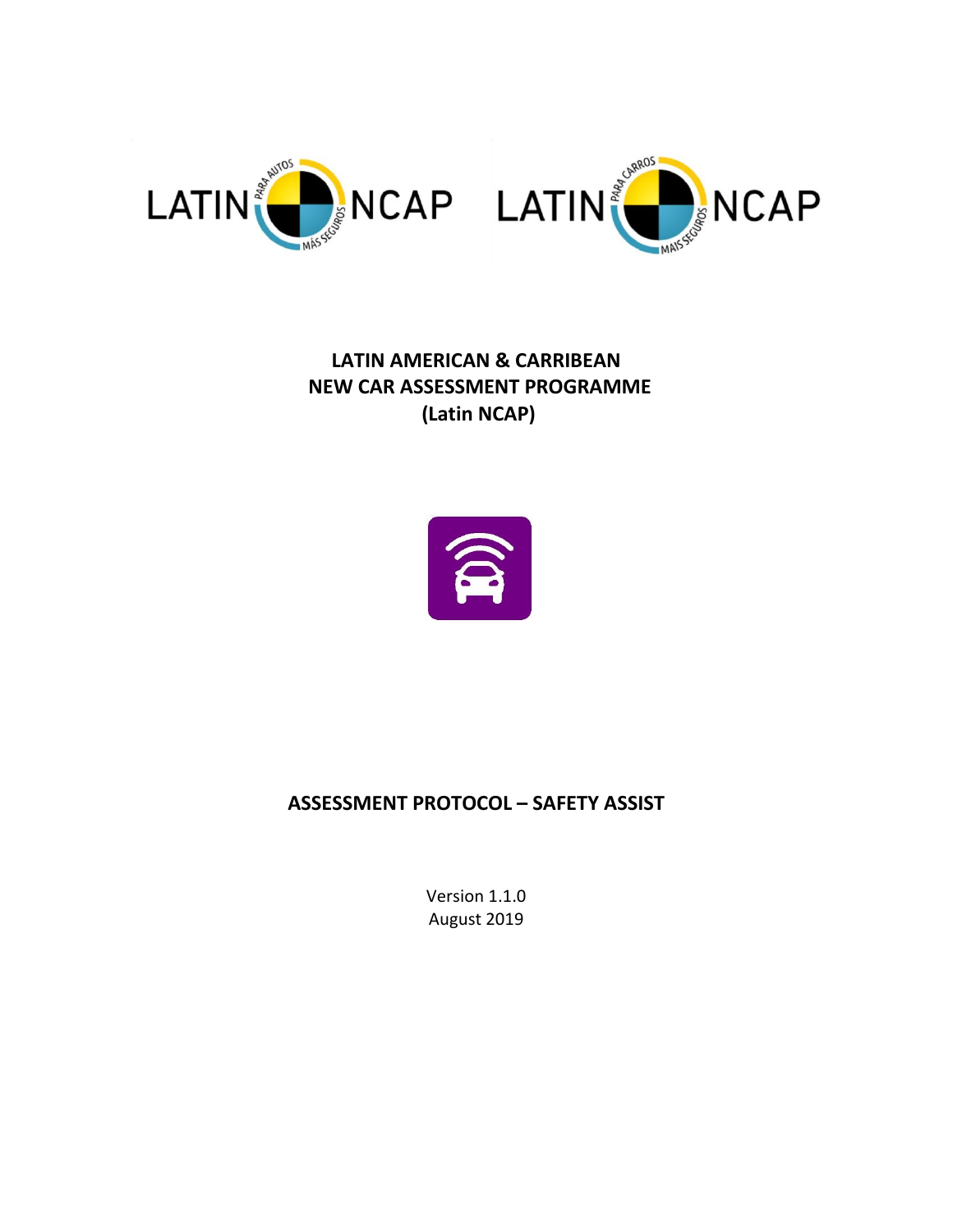#### **AKNOWLEDGEMENT**

**Copyright ©Latin NCAP 2019 - This work is the intellectual property of Latin NCAP and Euro NCAP. This protocol is based on the original Euro NCAP ASSESSMENT PROTOCOL – SAFETY ASSIST which is the intellectual property of Euro NCAP. Permission is granted for this material to be shared for non-commercial and educational purposes. Copying of parts of the original text is by permission of Latin NCAP and Euro NCAP.**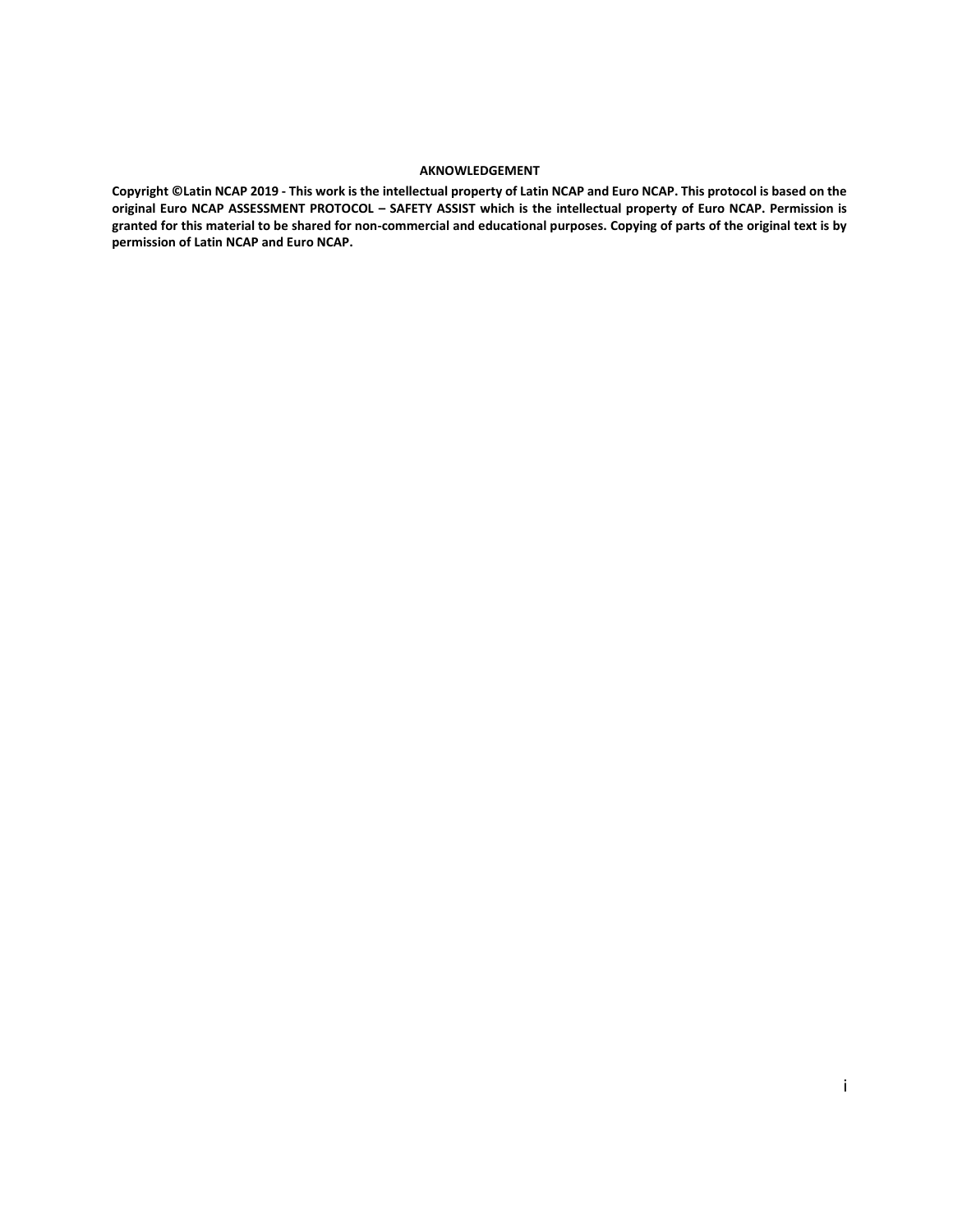# LATIN AMERICAN & CARRIBEAN NEW CAR ASSESSMENT PROGRAMME (Latin NCAP)

#### **ASSESSMENT PROTOCOL - SAFETY ASSIST**

# **Table of Contents**

| 1              |                                |  |  |  |  |
|----------------|--------------------------------|--|--|--|--|
| $\overline{2}$ |                                |  |  |  |  |
| 3              |                                |  |  |  |  |
|                | 3.1                            |  |  |  |  |
|                | 3.2<br>3.2.1<br>3.2.2<br>3.2.3 |  |  |  |  |
|                | 3.3                            |  |  |  |  |
| 4              |                                |  |  |  |  |
|                | 4.1                            |  |  |  |  |
|                | 4.2                            |  |  |  |  |
|                | 4.3                            |  |  |  |  |
|                | 4.4<br>4.4.1<br>4.4.2          |  |  |  |  |
|                | 4.5<br>4.5.1<br>4.5.2<br>4.5.3 |  |  |  |  |
|                | 4.6                            |  |  |  |  |
|                | 4.7                            |  |  |  |  |
| 5              |                                |  |  |  |  |
|                | 5.1                            |  |  |  |  |
|                |                                |  |  |  |  |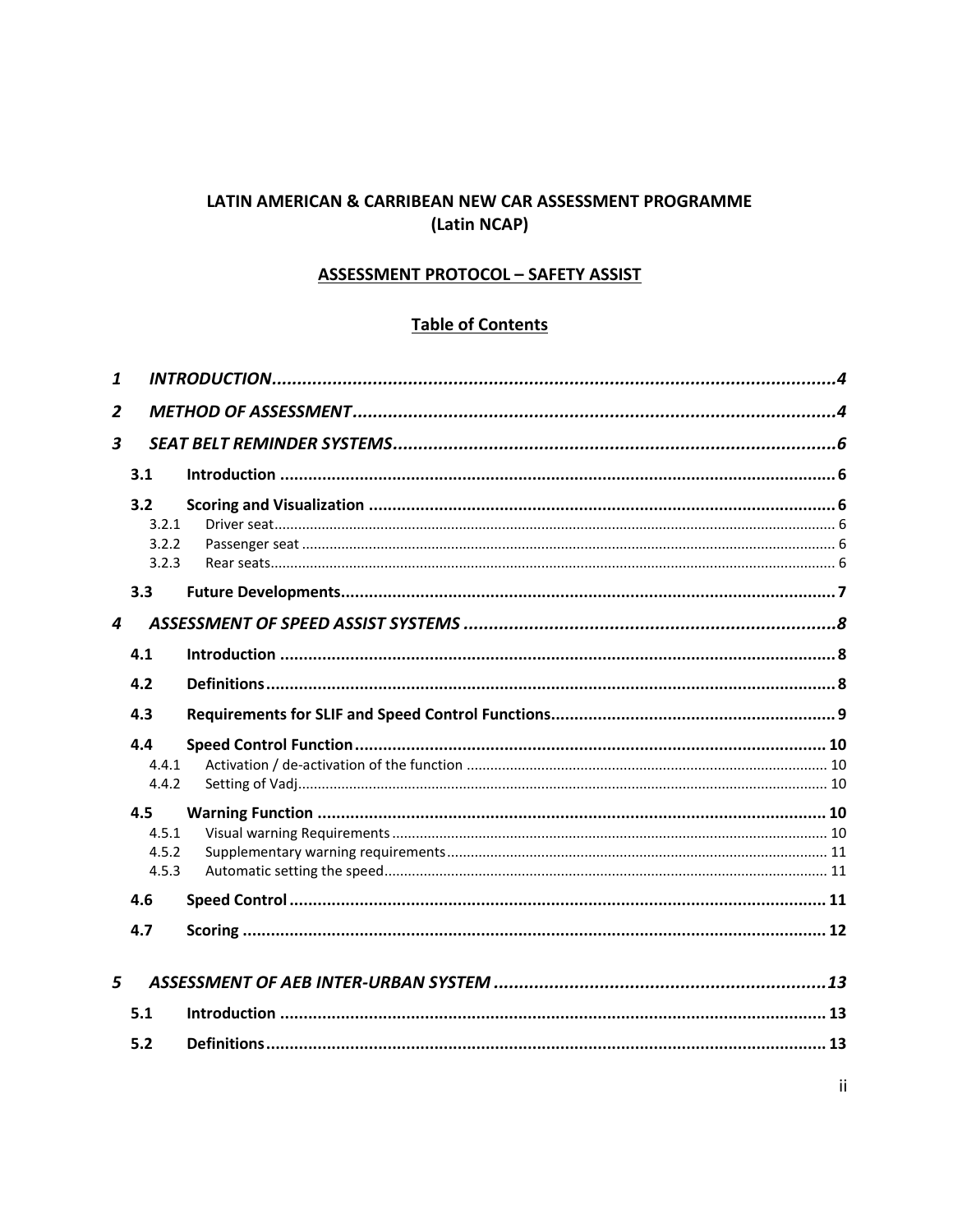|                | 5.3 |  |
|----------------|-----|--|
|                |     |  |
| 6              |     |  |
|                | 6.1 |  |
|                | 6.2 |  |
| $\overline{z}$ |     |  |
|                | 7.1 |  |
|                | 7.2 |  |
|                |     |  |
|                |     |  |
| 8              |     |  |
| 9              |     |  |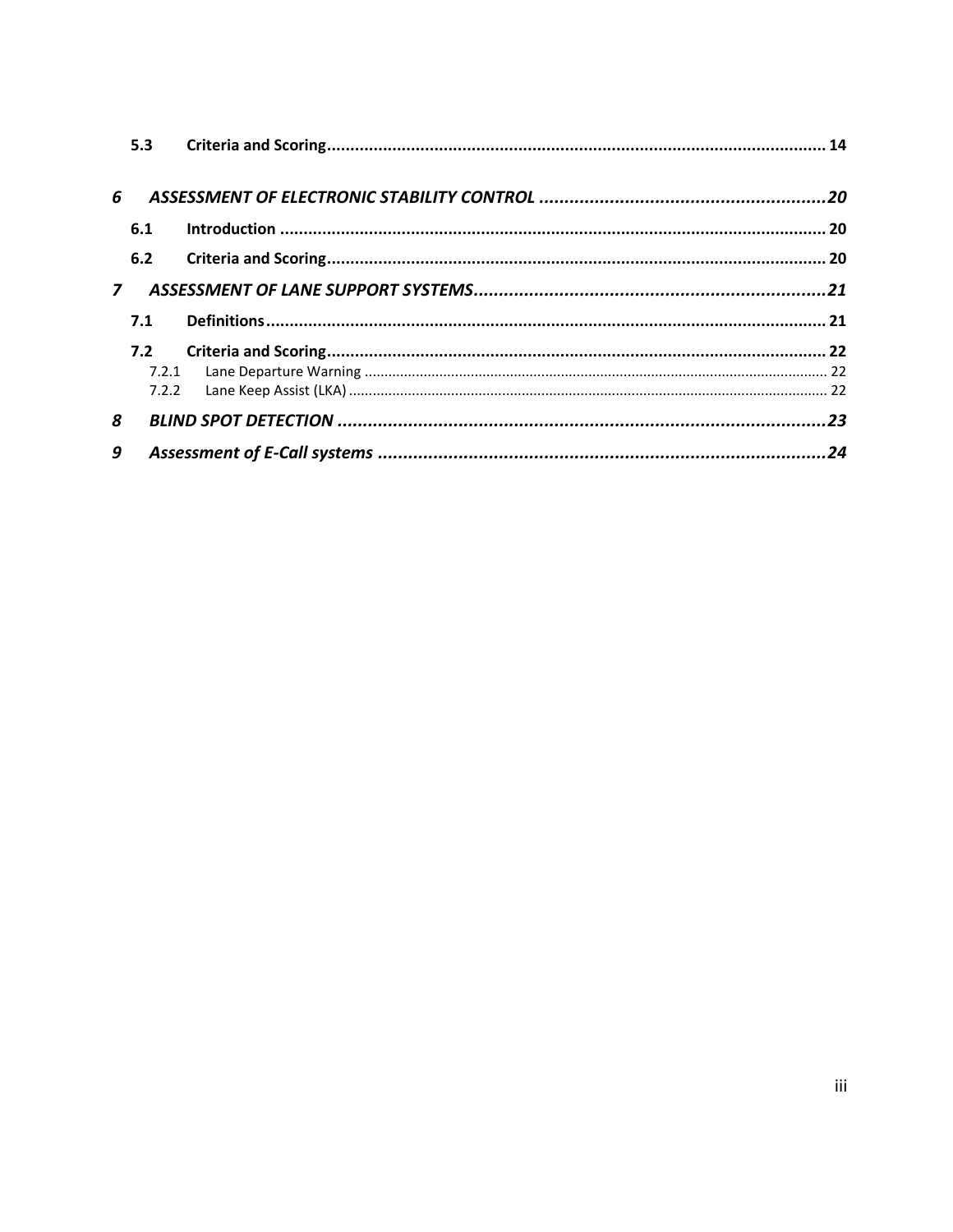# <span id="page-4-0"></span>**1 INTRODUCTION**

The Latin NCAP programme is designed to provide a fair, meaningful and objective assessment of the safety performance of cars and provide a mechanism to inform consumers. This protocol is based upon that used by the European New Car Assessment Programme for the Safety Assist box.

Latin NCAP is introducing relevant changes to this new protocol such as the introduction of the overall rating scheme. Individual documents are released for the four areas of assessment:

- Assessment Protocol Adult Occupant Protection;
- Assessment Protocol Child Occupant Protection;
- Assessment Protocol Pedestrian Occupant Protection;
- Assessment Protocol Safety Assist;

In addition to these four assessment protocols, a separate document is provided describing the method and criteria by which the overall safety rating is calculated on the basis of the car performance in each of the above areas of assessment.

The following protocol deals with the assessments made in the area of Safety Assist, in particular for the Seat Belt Reminder (SBR) front and rear, Speed Assist Systems (SA), Electronic Stability Control Systems (ESC), Blind Spot Detection (BSD), Lane Support Systems (LSS) and Autonomous Emergency Braking Systems Inter-urban.

DISCLAIMER: Latin NCAP has taken all reasonable care to ensure that the information published in this protocol is accurate and reflects the technical decisions taken by the organisation. In the unlikely event that this protocol contains a typographical error or any other inaccuracy, Latin NCAP reserves the right to make corrections and determine the assessment and subsequent result of the affected requirement(s).

# <span id="page-4-1"></span>**2 METHOD OF ASSESSMENT**

Unlike the assessment of protection offered in the event of a crash, the assessment of Safety Assist functions does not require destructive testing of the vehicle. Assessment of the Safety Assist functions will be based both on fitment requirement (BSD, AEB, LKA, LDW, RED) and performance requirements (SBR, ESC, SAS, BSD, LDW, LKA, RED, AEB) verified by Latin NCAP according to the criteria detailed in this document. Assessment will only be carried out on vehicles randomly selected by Latin NCAP. In-house data or simulations will not be accepted. The intention is to promote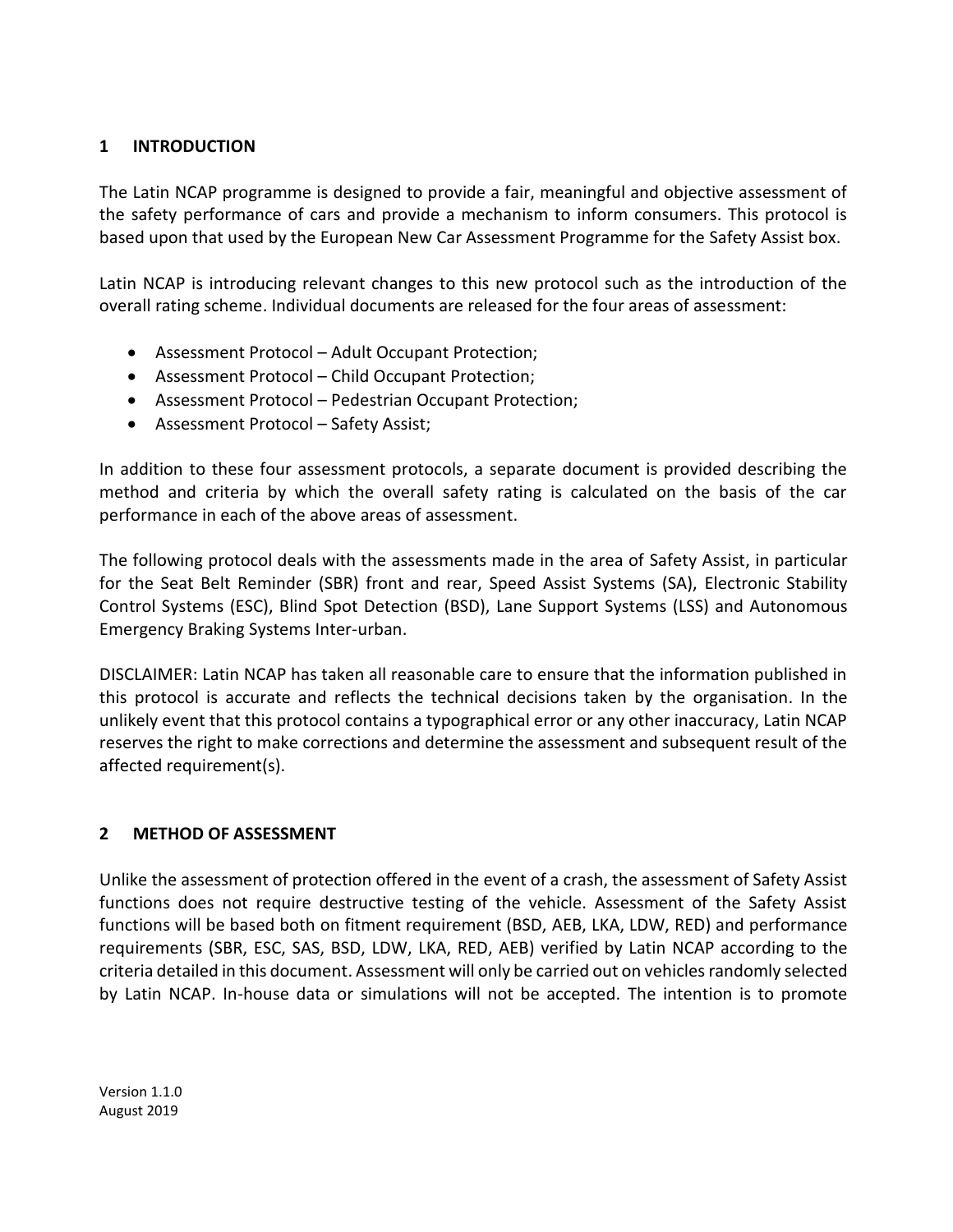standard fitment across the car volume sold in the Latin American and Caribbean countries in combination with good functionality for these systems, where this is possible.

It is important to note that Latin NCAP only considers assessment of safety assist systems that meet the fitment requirements for base safety equipment (as defined in the CSSTR Protocol) passive safety technology as well as ESC, SBR and SAS will only be considered when they are standard fitted in all versions. For the performance assessment of seat belt reminder and speed assistance systems, the car is subjected to a number of trial sequences designed to highlight the effectiveness of the systems. The car performance is scored using the observations made by the inspector during driving. In addition to the basic Latin NCAP assessment, additional information may be recorded that may be added to the Latin NCAP assessment in the future.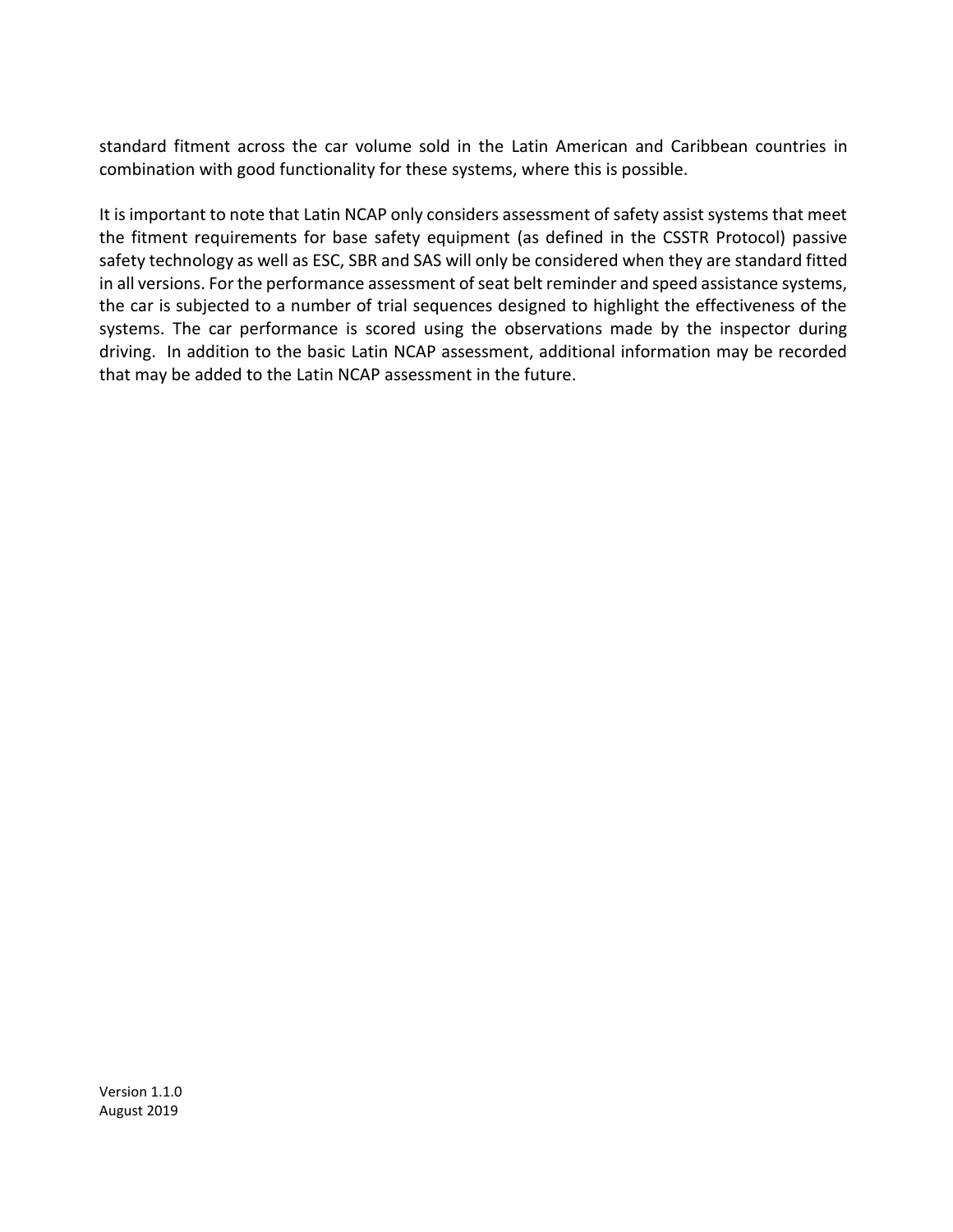#### <span id="page-6-1"></span><span id="page-6-0"></span>**3 SEAT BELT REMINDER SYSTEMS**

#### **3.1 Introduction**

It is well recognised that the correct wearing of seat belts is the most effective way of providing protection for vehicle occupants in a crash. Currently, wearing rates are very low across the Latin American and Caribbean (LAC) Countries and research has shown that many of the non-wearers would use their seat belt with some encouragement.

To avoid the danger that dedicated non-users would try to tamper with the system, Latin NCAP recommends that SBR systems are capable of being deactivated. Deactivation could be long term and/or short term for individual journeys.

Although, simple seat belt reminder systems have been available for some time, the technology behind the more sophisticated systems is new. Latin NCAP, following Euro NCAP assessment protocol, has set some minimum requirements but wishes to allow the development of increasingly improved systems. Special focus should be made in misuse of seat belts in order to "cheat" the SBR system. For example, it is well known that many users in LAC countries (and other regions of the world) will sit over a buckled seat belt to prevent the chime to turn on. Systems that detect the length of the belt outside of the coil could address this issue.

Latin NCAP will assess Seat Belt Reminder Systems according to Euro NCAP Safety Assist Protocol Version 8.0.2. Manufacturer must indicate which positions are fitted with SBR systems as standard prior to the test. Rear seats will only be assessed for "buckled" and "unbuckled" condition.

# <span id="page-6-2"></span>**3.2 Scoring and Visualization**

For Seat Belt Reminder systems which fully comply with the Euro NCAP requirements, the following points will be awarded to the overall occupant score for that vehicle:

#### <span id="page-6-3"></span>3.2.1 **Driver seat**

Where driver seating position meets the assessment criteria, **3 points** will be awarded.

#### <span id="page-6-4"></span>3.2.2 **Passenger seat**

Where passenger seating position meets the assessment criteria AND 3 points have been awarded for the driver position, **3 additional points** will be awarded.

#### <span id="page-6-5"></span>3.2.3 **Rear seats**

Where 6 points have been awarded for all front seating positions AND ALL rear seating positions

Version 1.1.0 August 2019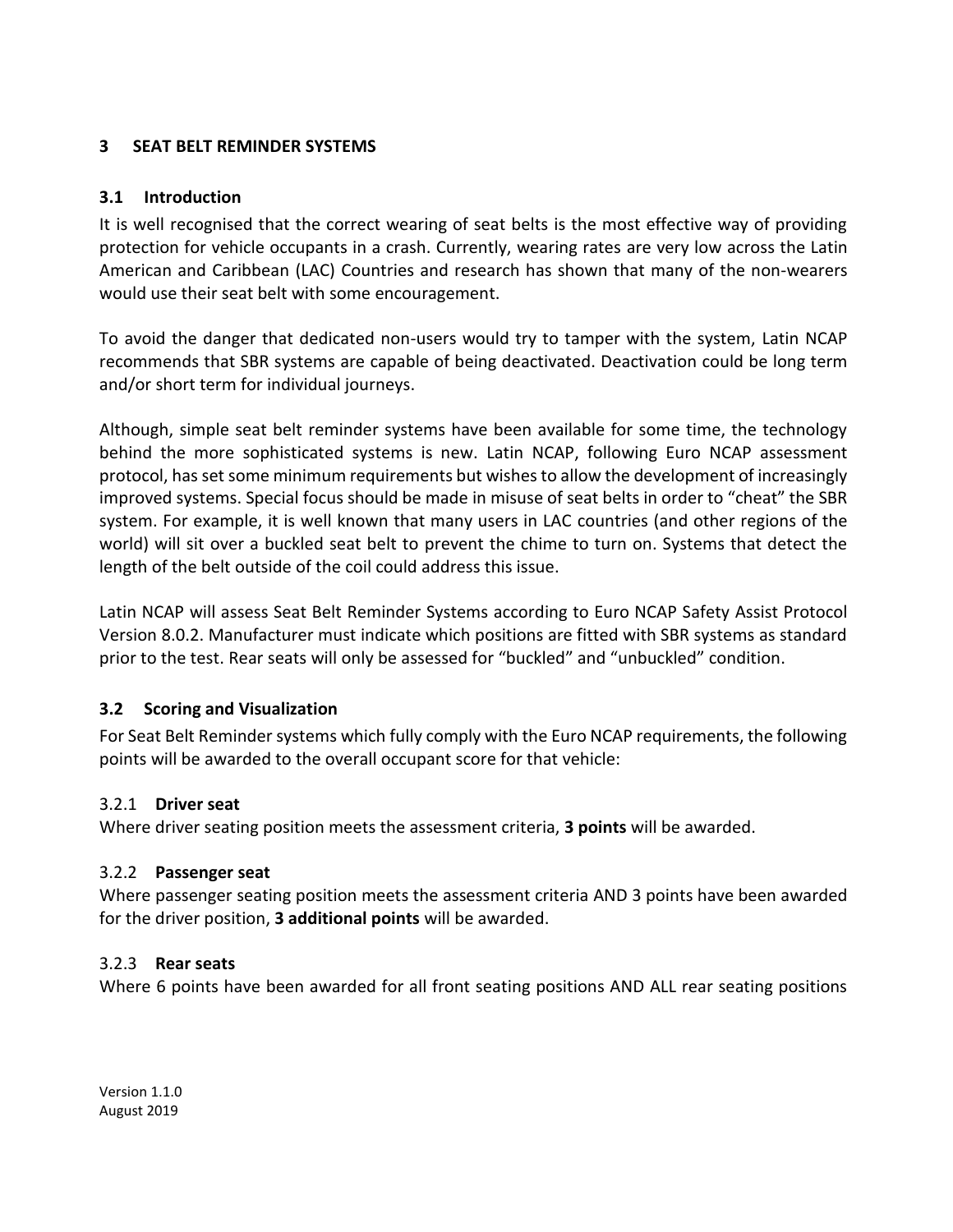<span id="page-7-0"></span>meet the assessment criteria, an additional **4 points** will be awarded.

If the third or more row of seats is optional, on any variant, the assessment will be based on a vehicle fitted with the optional seats. In future, up to two additional points may become available to reward very sophisticated systems with enhanced capability. Such capability is not yet defined. The result of the Seat Belt Reminder assessment is not visualised.

# **3.3 Future Developments**

It is expected that the protocol will continue to develop, in the light of experience with these new systems. Consideration will also be given to converting some of the current recommendations to requirements.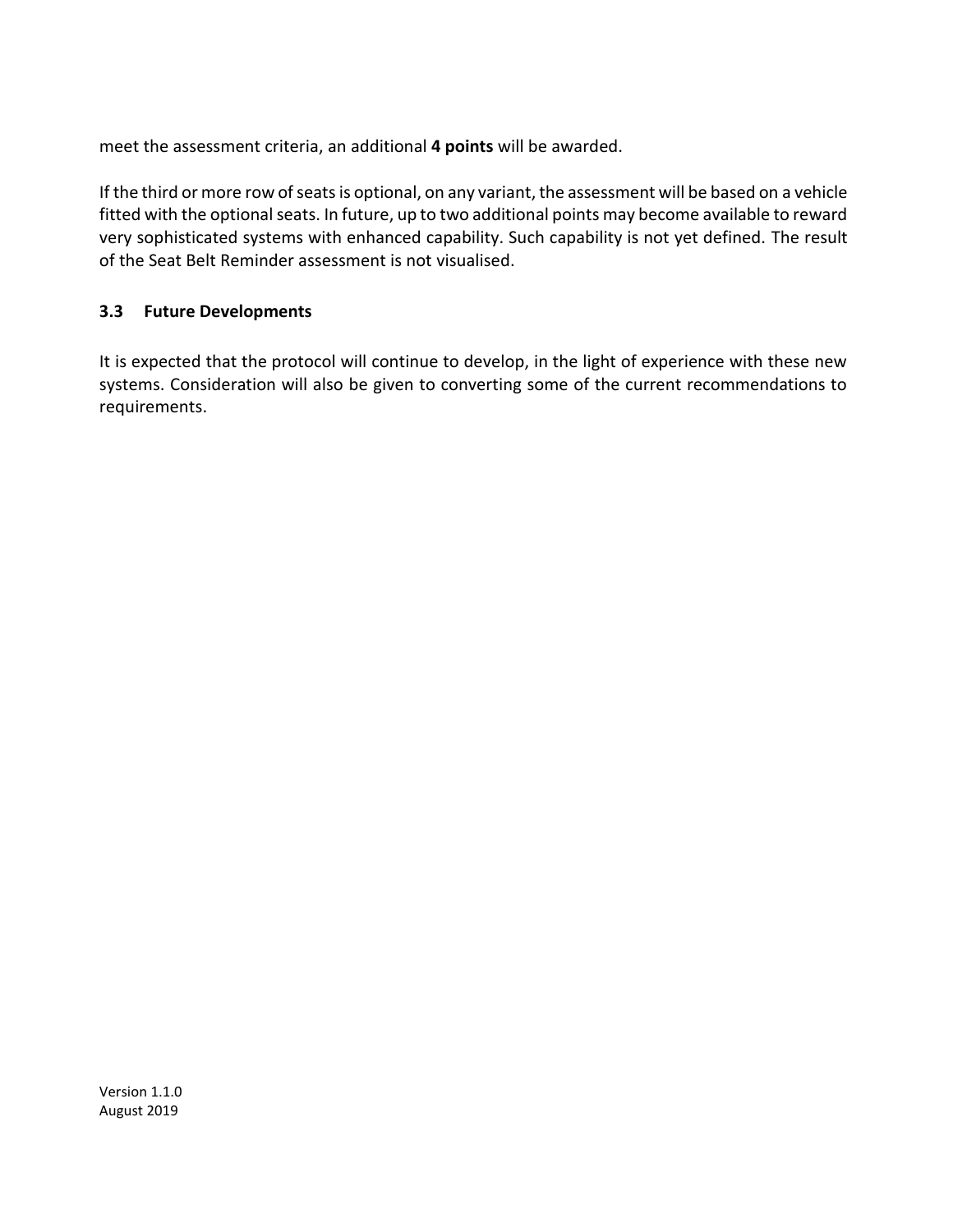#### <span id="page-8-1"></span><span id="page-8-0"></span>**4 ASSESSMENT OF SPEED ASSIST SYSTEMS**

#### **4.1 Introduction**

Excessive speed is a factor in the causation and severity of many road accidents. Speed restrictions are intended to promote safe operation of the road network by keeping traffic speeds below the maximum that is appropriate for a given traffic environment, thereby protecting vehicle occupants and other road users, both motorised and non-motorised. These maximum speeds are intended to control energy levels in typical crashes and to allow sufficient time for drivers to react to traffic situations. Properly selected speed limits should facilitate efficient traffic flow, reduce violations and promote safe driving conditions. Greater adherence to speed limits would avert many accidents and mitigate the effects of those that occur.

Voluntary speed limitation devices are a means to assist drivers to adhere to speed limits. Latin NCAP hopes to encourage manufacturers to promote such speed-limitation devices, to fit them as standard equipment. This, it is hoped, will lead to greater demand by consumers and an increased introduction of speed limitation systems.

The margins for alarm activation set out in this document are based on prevailing speedometer accuracy, which is specified by regulation and typically overstates the vehicle speed by several km/h.

This version of the protocol contains technical requirements for only Manual Speed Assist (MSA) systems where the driver needs to set the limited speed. Intelligent Speed Assist (ISA) systems where the car 'knows' the current legal speed limit to be used in the warning or speed limitation function will also be assessed by Latin NCAP in the current protocol but will be awarded with the same maximum score than MSA. The reason for this is due to the fact that road signs are not harmonized in the LAC countries, and in many cases absent. Additionally, GPS technologies in the region are not as advanced and accurate as in other regions of the world and there is no official database of clear speed limits that could eventually feed ISA systems fitted in cars. However, these systems are proved to be significantly beneficial and reliable and Latin NCAP encourages its strong implementation in the region.

# <span id="page-8-2"></span>**4.2 Definitions**

Throughout this protocol the following terms are used:

 **Vindicated** – The speed the car travels as displayed to the driver by the speedometer as in ECE R39.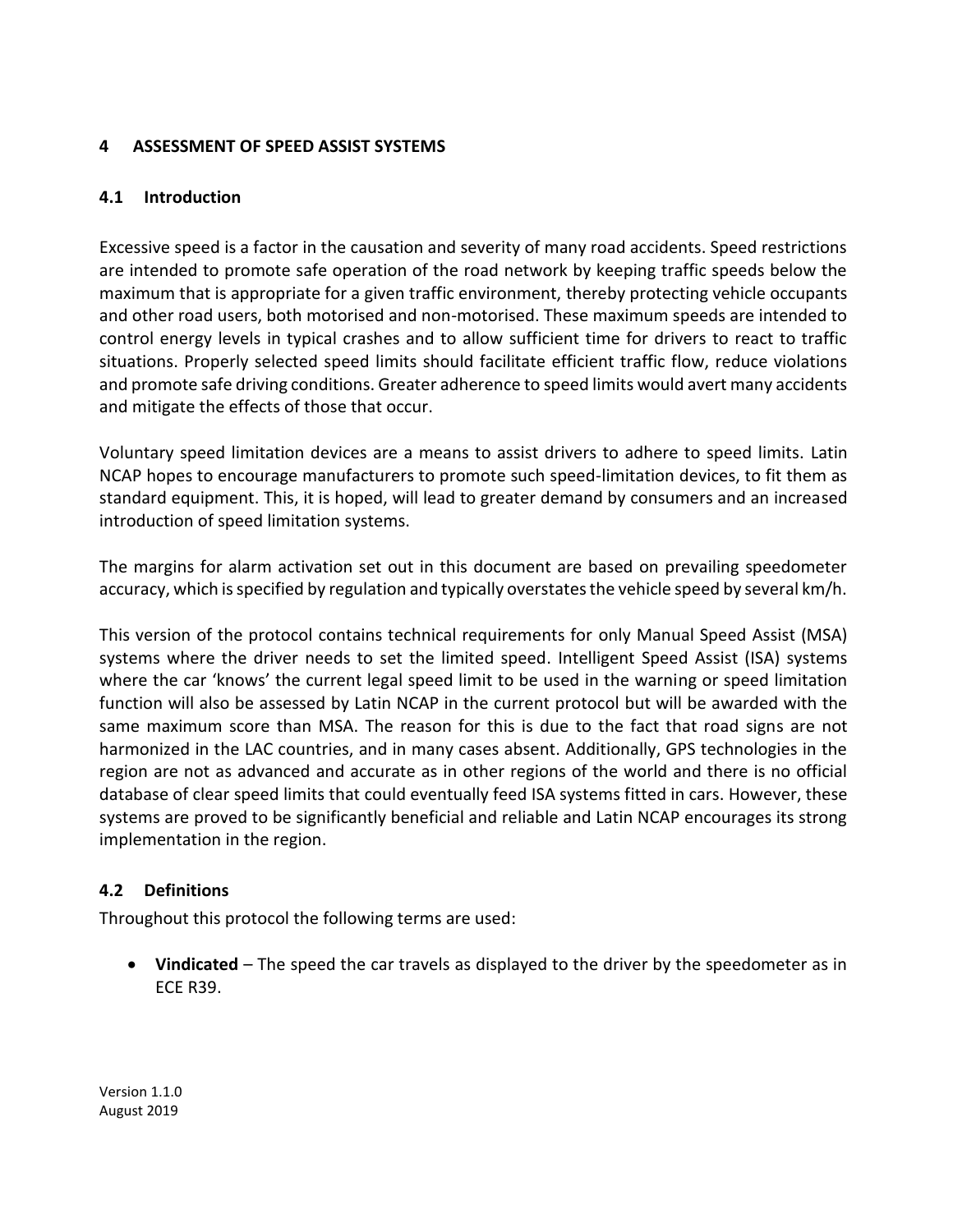- **Vlimit** Maximum allowed legal speed for the vehicle at the location, time and in the circumstance the vehicle is driving.
- **Vadj** Adjustable speed Vadj means the voluntarily set speed for the MSA/ISA, which is based on Vindicated and includes the offset set by the driver.
- **MSA** Manual Speed Assistance. MSA means a system which allows the driver to set a vehicle speed Vadj.
- **SLIF** Speed Limit Information Function. SLIF means a function with which the vehicle knows and communicates the speed limit.
- **SLF**  Speed Limitation Function. SLF means a system which allowed the driver to set a vehicle speed Vadj, to which he wishes the speed of his car to be limited and above which he wishes to be warned.
- **ISA** Intelligent Speed Assistance. ISA is a MSA combined with SLIF, where the Vadj is set by the SLIF with or without driver confirmation.
- **iACC**  Intelligent Adaptative Cruise Control. iACC is an ACC (Adaptative Cruise Control) with SLIF, where the speed is set by the SLIF with or without driver confirmation.
- **Vstab** Stabilised speed Vstab means the mean actual vehicle speed when operating. Vstab is calculated as the average actual vehicle speed over a time interval of 20 seconds beginning 10 seconds after first reaching Vadj – 10 km/h.

# <span id="page-9-0"></span>**4.3 Requirements for SLIF and Speed Control Functions**

The Speed Assist Systems are developed in such a way that they allow different types of Speed Assist Systems to be assessed in two areas; SLIF and Speed Control functions which may be combined.

# Speed Limit Information Function

- Basic SLIF meeting the General Requirements
- Advanced Functions
- System Accuracy
- Warning Function

# Speed Control functions

- Speed Limitation function (standalone function or combined with SLIF without coupling)
- Intelligent Speed Assistance (SLIF and Speed Limitation function coupled)
- Intelligent ACC (SLIF and ACC coupled)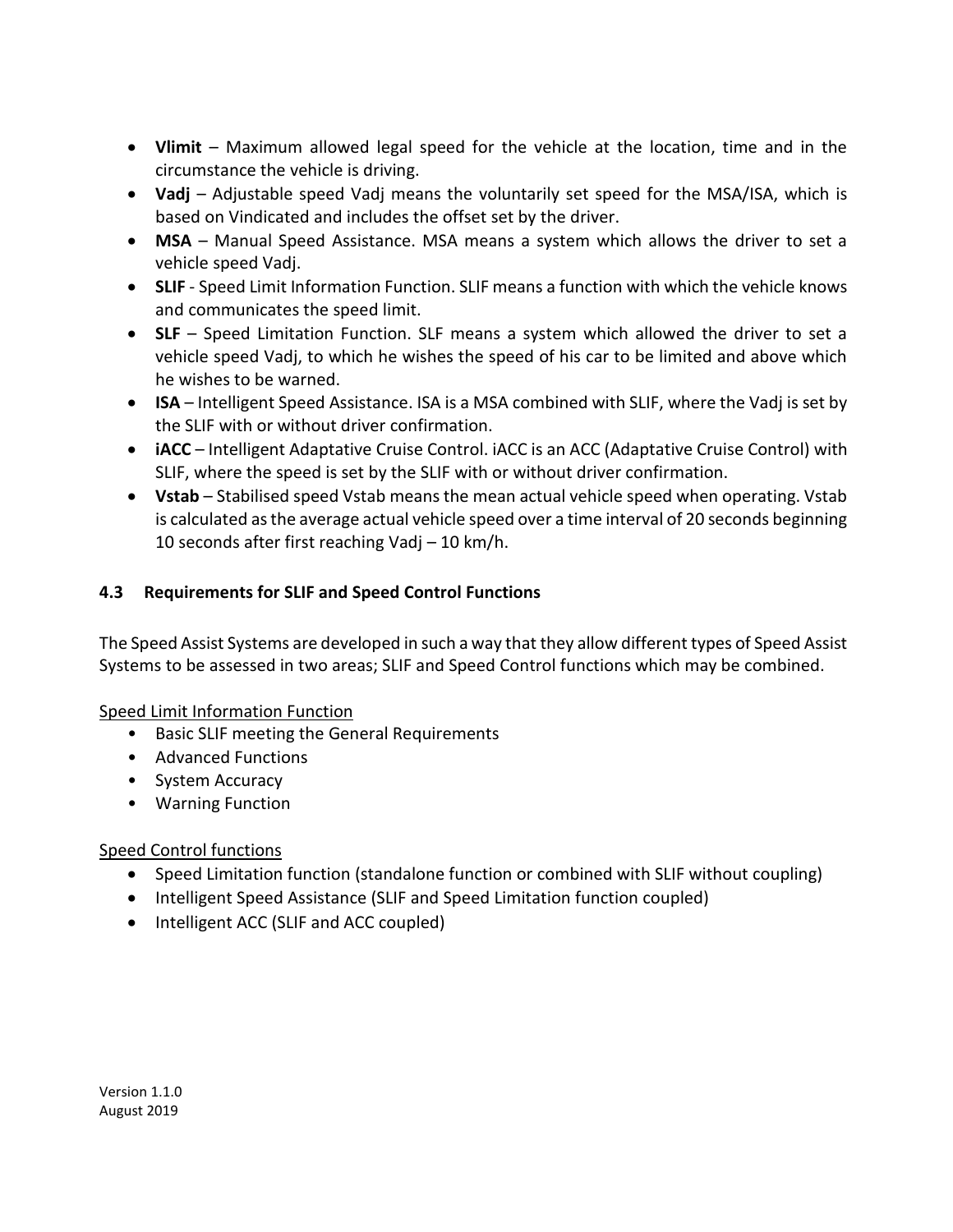# <span id="page-10-0"></span>**4.4 Speed Control Function**

# 4.4.1 **Activation / de-activation of the function**

- <span id="page-10-1"></span> The speed control function must be capable of being activated/de-activated as well as have access to speed setting at any time with a simple operation. Multiple stage operations will be accepted only until December 2021, after that date the model that scored SAS points must be updated to simple operation.
- At the start of a new journey, the system should be de-activated by default.

# <span id="page-10-2"></span>4.4.2 **Setting of Vadj**

Manually setting the speed

- It shall be possible to set Vadj, by a control device operated directly by the driver, by steps not greater than 10km/h (5mph) between 30km/h (20mph) and 130km/h (80mph).
- It shall be possible to set Vadj independently of the vehicle speed.
- If Vadj is set to a speed lower than the current vehicle speed, the system shall limit the vehicle speed to the new Vadj within 30s or shall initiate a warning (Section [4.6.4\)](#page-12-1) no later than 30s after Vadj has been set and repeat the warning every 30s if the speed it still greater than Vadj.
- The Vadj value shall be permanently indicated to the driver and visible from the driver's seat. This does not preclude temporary interruption of the indication for safety reasons or driver's demand.

# <span id="page-10-3"></span>**4.5 Warning Function**

All MSA (Manually Setting Speed) and ISA systems need to meet the warning requirements of section [4.5.1](#page-10-5) to indicate the driver that Vadj is exceeded. In addition, a supplementary warning is required, e.g. audible, haptic and head-up display meeting the requirements in section [4.5.2.](#page-11-3) A head-up display warning meeting the requirements of both [4.5.1](#page-10-5) and [4.5.2](#page-11-3) will be accepted. Vehicles with Speed Limiter function activated do not need a warning function when active braking is applied to limit the vehicle speed.

It shall still be possible to exceed Vadj by applying a positive action, e.g. kickdown. After exceeding Vadj by applying a positive action, the speed limitation function shall be reactivated when Vindicated drops to a speed less than Vadj

# <span id="page-10-5"></span><span id="page-10-4"></span>4.5.1 **Visual warning Requirements**

4.5.1.1 The visual signal must be in the direct field of view of the driver, without the need for the head to be moved from the normal driving position, i.e. instrument cluster, rear view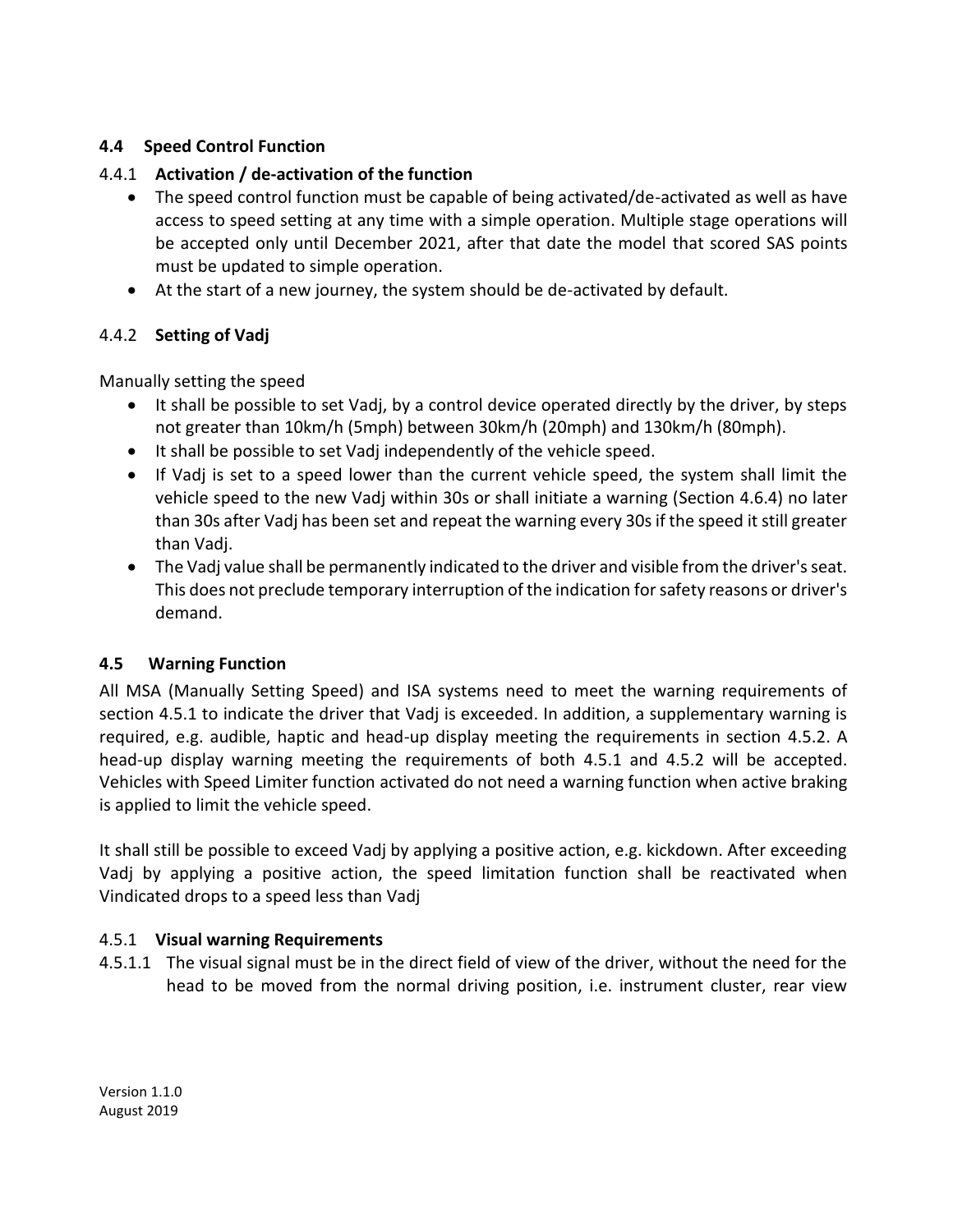mirror and centre console.

- 4.5.1.2 The driver is informed when Vindicated of the vehicle is exceeding Vadj by more than 5 km/h.
- 4.5.1.3 The driver continues to be informed for the duration of the time that Vadj is exceeded by more than 5 km/h.
- 4.5.1.4 The warning signal does not preclude temporary interruption of the indication for safety reasons.

# <span id="page-11-3"></span><span id="page-11-0"></span>4.5.2 **Supplementary warning requirements**

- 4.5.2.1 The warning shall be clear to the driver.
- 4.5.2.2 No supplementary warning needs to be given when Vadj is exceeded as a result of a positive action.
- 4.5.2.3 The warning commences when the Vindicated of the vehicle is exceeding Vadj by more than 5km/h.
- 4.5.2.4 The total duration of the warning must be at least 10 seconds and must start with a positive signal for at least 2 seconds. Gaps of less than 1 second, which allow for signals which flash and audio signals that "beep", are ignored. If the signal is not continuous for the first 10 seconds, it needs to be repeated every 30 seconds or less, resulting in a minimum total duration of at least 10 seconds.
- 4.5.2.5 The warning sequence does not need to be reinitiated for each exceedance of Vadj until Vindicated has reduced to more than 5km/h below Vadj.

# <span id="page-11-1"></span>4.5.3 **Automatic setting the speed**

Will be assessed according to Euro NCAP's Safety Assist assessment protocol Version 8.0.2 from November 2017, Chapter 4.

# <span id="page-11-4"></span><span id="page-11-2"></span>**4.6 Speed Control**

- 4.6.1 The vehicle speed shall be limited or controlled to Vadj.
- 4.6.2 It shall still be possible to exceed Vadj by applying a positive action e.g. kickdown (SLF/ISA) or depressing the accelerator (iACC).
- 4.6.2.1 After exceeding Vadj by applying a positive action, the speed control function shall be reactivated when the vehicle speed drops to a speed less than or equal to Vadj.
- 4.6.2.2 The speed control function shall permit a normal use of the accelerator control for gear selection.
- 4.6.3 The speed control function shall ensure that when stable speed control has been achieved,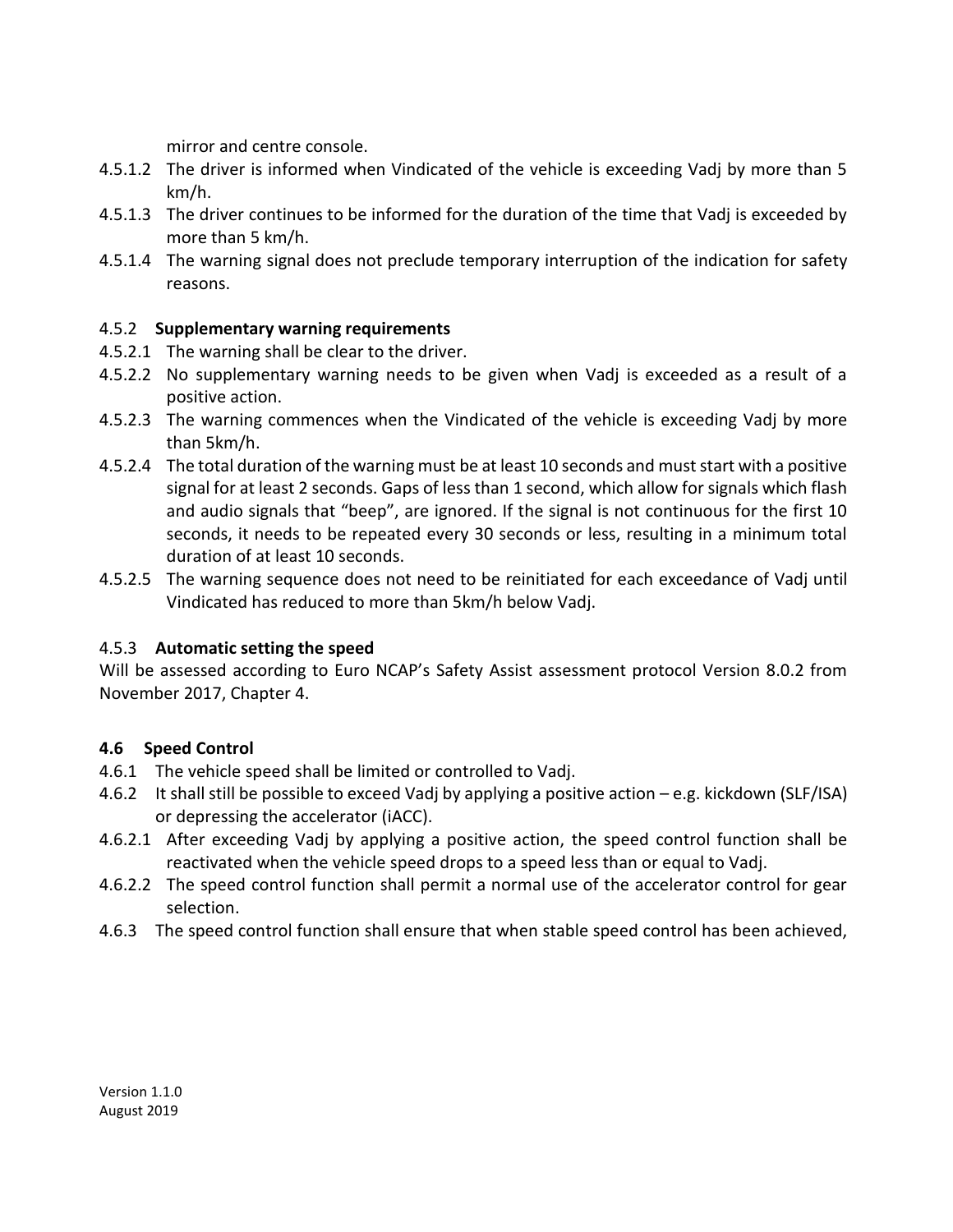Vstab shall be within -10/+0 km/h of Vadj (see Euro NCAP test protocol<sup>1</sup>)

<span id="page-12-1"></span>4.6.4 When the speed control function is not able to limit to and/or maintain Vadj and Vadj is exceeded by more than 5 km/h an audiovisual warning is issued, with a total duration of at least 10 seconds. No warning needs to be given when Vadj is exceeded as a result of a positive action.

Gaps of less than 1 second, which allow for signals which flash are ignored, but the signal may not start with a gap. If the signal is not continuous for the first 10 seconds, it needs to be repeated every 30 seconds or less, resulting in a minimum total duration of at least 10 seconds.

For systems where active braking is applied to maintain and/or limit the speed, this warning requirement does not apply.

Note: The warning signal does not preclude temporary interruption of the indication for safety reasons.

# <span id="page-12-0"></span>**4.7 Scoring**

- 4.7.1 When all the previous requirements are met with the exception of 4.6 then **1 (one) point** will be awarded for SAS.
- 4.7.2 When also [4.6](#page-11-4) is met then extra **2 points** will be awarded to SAS. [4.5.1](#page-10-5) is a precondition to [4.5.2.](#page-11-3)

1 Euro NCAP "SPEED ASSIST SYSTEMS" Test Protocol, Version 2.0, November 2017

 $\overline{a}$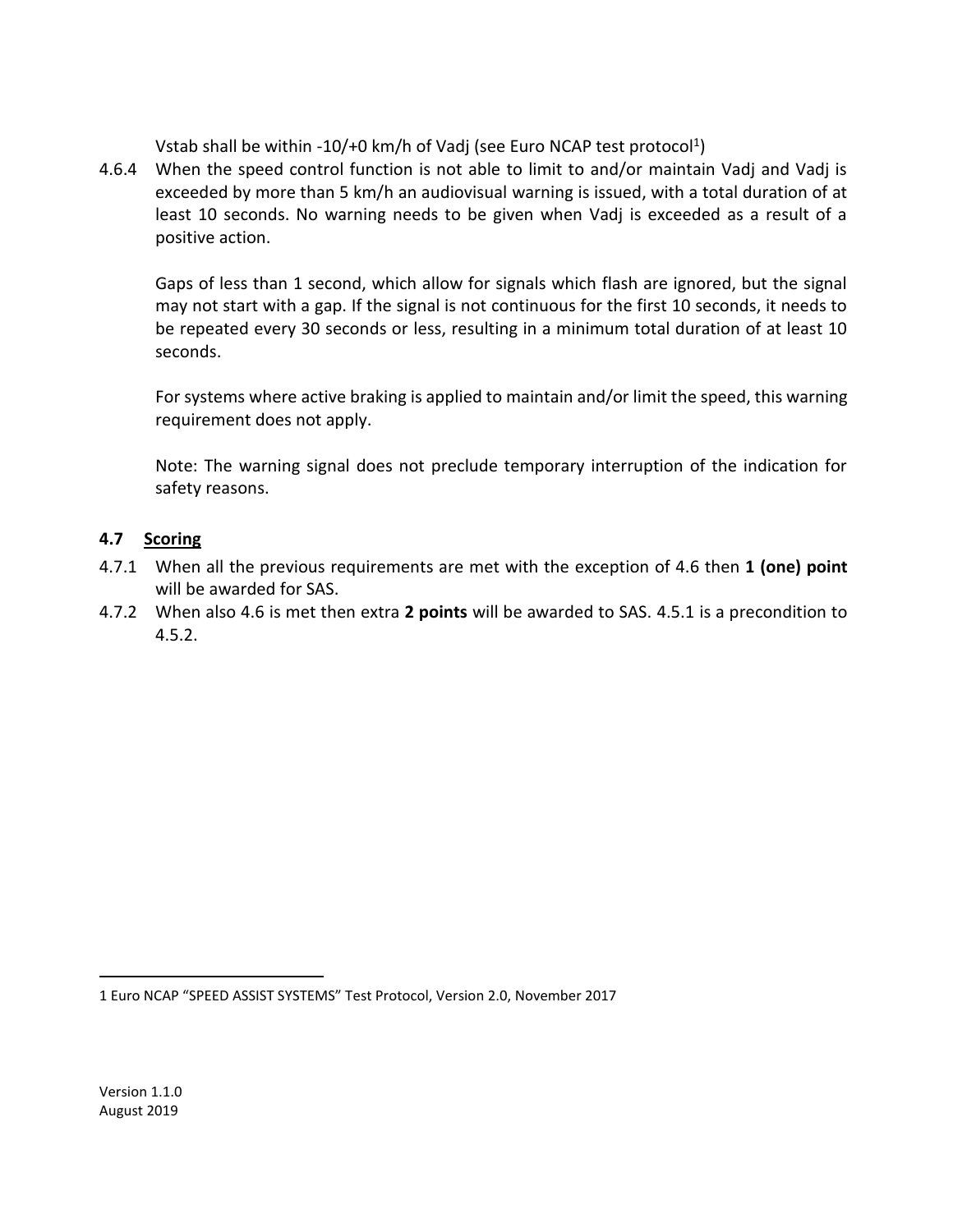# <span id="page-13-1"></span><span id="page-13-0"></span>**5 ASSESSMENT OF AEB INTER-URBAN SYSTEM**

#### **5.1 Introduction**

AEB Inter-Urban systems are AEB systems that are designed to work at speeds typical for driving outside of the city environment, for example on urban roads or highways. For the assessment of AEB Inter-Urban systems, three areas of assessment are considered: the Autonomous Emergency Braking function, Forward Collision Warning function and the Human Machine Interface (HMI). The AEB function is assessed in two different types of scenarios, while the FCW function is scored separately and assessed in three different types of scenarios. The FCW function is only considered when the system provides dynamic brake support.

At this stage the HMI operation is verified in a general way as scientific evidence regarding quality of warning is lacking. The current emphasis in the assessment of AEB Inter-Urban lies on the AEB function. It is expected that the requirements will be updated in the future when more real-life evidence is available. Overlap scenarios will not be considered for AEB Inter-Urban Systems.

# <span id="page-13-2"></span>**5.2 Definitions**

Throughout this protocol the following terms are used:

**Vehicle under test (VUT)** – means the vehicle tested according to this protocol with a pre-crash collision mitigation or avoidance system on board.

**Euro NCAP Vehicle Target (EVT)** – means the vehicle target used in this protocol as specified in Annex A of the AEB test protocol<sup>2</sup>.

**Autonomous emergency braking (AEB)** – braking that is applied automatically by the vehicle in response to the detection of a likely collision to reduce the vehicle speed and potentially avoid the collision.

**Forward Collision Warning (FCW)** – an audiovisual warning that is provided automatically by the vehicle in response the detection of a likely collision to alert the driver.

**Dynamic Brake Support (DBS)** – a system that further amplifies the driver braking demand in response to the detection of a likely collision to achieve a greater deceleration than would otherwise be achieved for the braking demand in normal driving conditions.

 $\overline{a}$ 2 Euro NCAP "*TEST PROTOCOL – AEB systems*", Version 1.0, July 2013 or GVT may also be used for assessment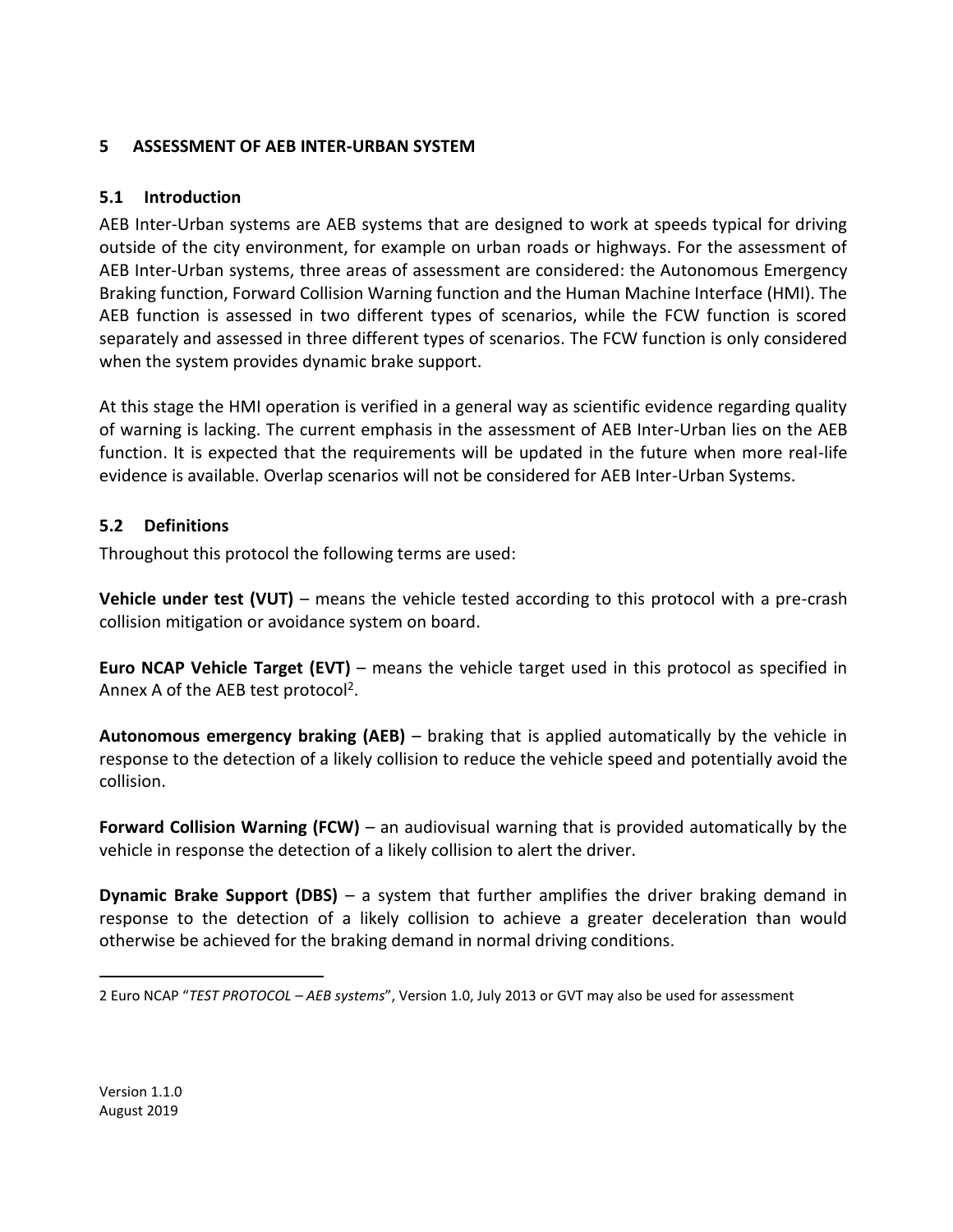**Car-to-Car Rear Stationary (CCRs)** – a collision in which a vehicle travels forwards towards another stationary vehicle and the frontal structure of the vehicle strikes the rear structure of the other.

**Car-to-Car Rear Moving (CCRm)** – a collision in which a vehicle travels forwards towards another vehicle that is travelling at constant speed and the frontal structure of the vehicle strikes the rear structure of the other.

**Car-to-Car Rear Braking (CCRb)** – a collision in which a vehicle travels forwards towards another vehicle that is travelling at constant speed and then decelerates, and the frontal structure of the vehicle strikes the rear structure of the other.

**Vrel\_test** – means the relative speed between the VUT and the EVT by subtracting the velocity of the EVT from that of the VUT at the start of test

**Vimpact** – means the speed at which the VUT hits the EVT

**Vrel\_impact** – means the relative speed at which the VUT hits the EVT by subtracting the velocity of the EVT from Vimpact at the time of collision

#### <span id="page-14-0"></span>**5.3 Criteria and Scoring**

- 5.3.1 To be eligible for scoring points in AEB Inter-Urban, the AEB and/or FCW system must operate up to speeds of at least 80 km/h.
- 5.3.2 Human Machine Interface (HMI)
- 5.3.2.1 To be eligible for scoring points for HMI, the AEB and/or FCW function needs to be default ON at the start of every journey and the warning of the FCW system (if applicable) needs to be loud and clear.
- 5.3.2.2 When these prerequisites are met, HMI points can be achieved for the following:
	- **Deactivating AEB and/or FCW system 2 points**
		-
		- De-activation of the AEB and/or FCW system should not be possible with a single push on a button.
	- **Supplementary warning for the FCW system 1 point**

In addition to the required audiovisual warning, a more sophisticated warning like head-up display, belt jerk, brake jerk or any other haptic feedback is awarded.

**NOTE:** The supplementary warning point is not applicable to AEB only systems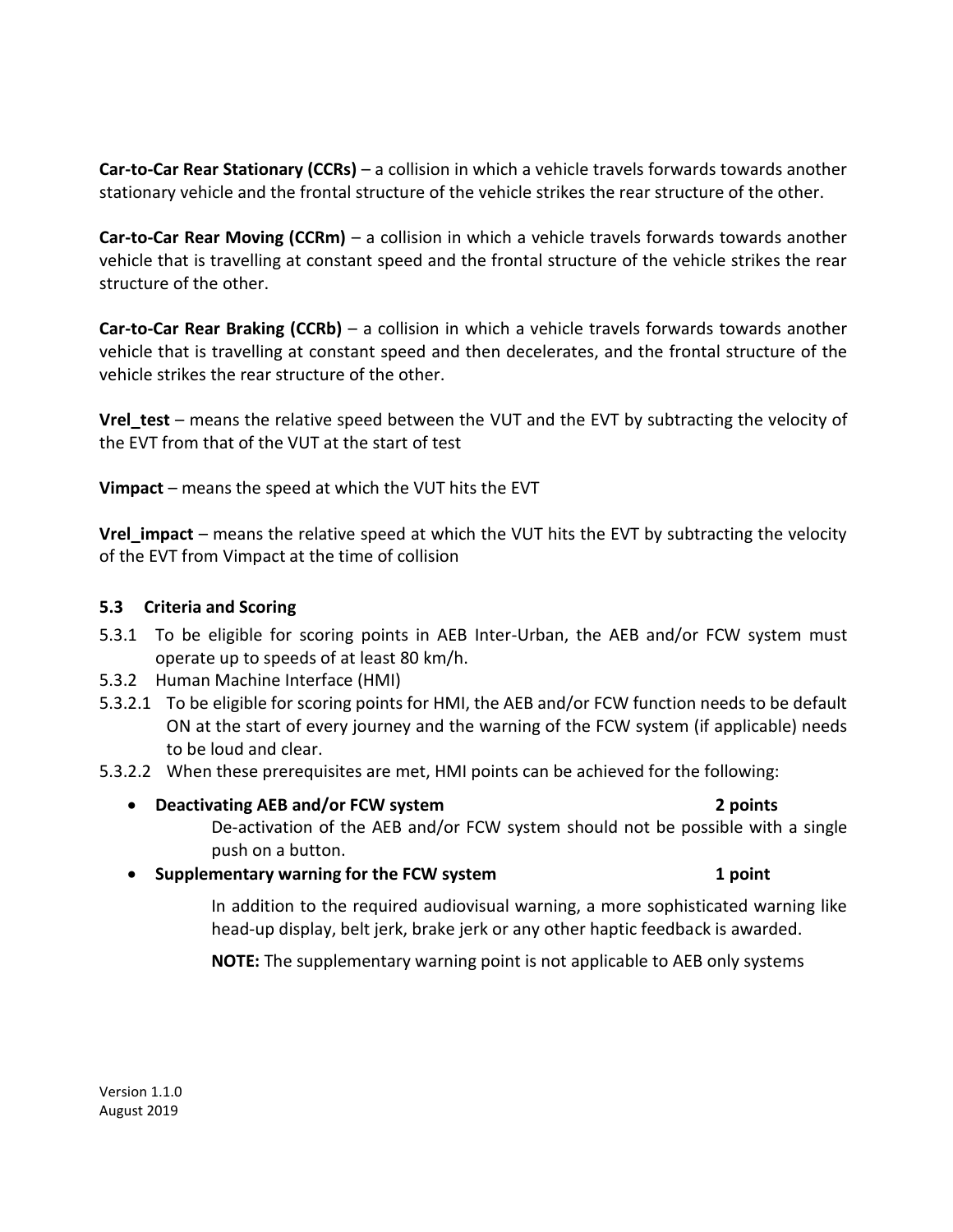- **Reversible pre-tensioning of the belt in the pre-crash phase 1 point** When the system detects a critical situation that can possibly lead to a crash, the belt can already be pre-tensioned to prepare for the oncoming impact.
- 5.3.2.1 The HMI score is calculated by dividing the points achieved by 4.
- 5.3.3 Autonomous Emergency Braking (AEB) / Forward Collision Warning (FCW)
- 5.3.3.1 For both AEB and FCW system tests, the assessment criteria used is the relative impact speed Vrel impact. The available points per test speed are awarded based on the relative speed reduction achieved at every test speed. Where there is no full avoidance a linear interpolation is applied to calculate the score for every single test speed. For CCRb scenarios, the relative test speed is assumed equal to the initial test speed.

$$
Score_{\text{test speed}} = ((Vrel\_test - Vrel\_impact)/Vrel\_test) \times points_{\text{test speed}}
$$

The maximum points available for the different test speeds for CCRs, CCRm and CCRb are detailed in the table below

|                   | <b>CCRs</b>              |            | <b>CCRm</b> |            | <b>CCRb</b>                  |            |
|-------------------|--------------------------|------------|-------------|------------|------------------------------|------------|
| <b>Test speed</b> | <b>AEB</b>               | <b>FCW</b> | <b>AEB</b>  | <b>FCW</b> | <b>AEB</b>                   | <b>FCW</b> |
| 30 km/h           |                          | 2.000      | 1.000       |            |                              |            |
| 35 km/h           |                          | 2.000      | 1.000       |            |                              |            |
| $40 \text{ km/h}$ | $\overline{\phantom{a}}$ | 2.000      | 1.000       |            | $\overline{\phantom{a}}$     |            |
| 45 km/h           |                          | 2.000      | 1.000       |            |                              |            |
| 50 km/h           |                          | 3.000      | 1.000       | 1.000      | 4x 1.000                     | 4x 1.000   |
| 55 km/h           |                          | 2.000      | 1.000       | 1.000      |                              |            |
| $60$ km/h         |                          | 1.000      | 1.000       | 1.000      |                              |            |
| $65$ km/h         |                          | 1.000      | 2.000       | 2.000      |                              |            |
| 70 km/h           |                          | 1.000      | 2.000       | 2.000      | $\qquad \qquad \blacksquare$ |            |
| 75 km/h           | $\overline{\phantom{a}}$ | 1.000      |             | 2.000      |                              |            |
| 80 km/h           |                          | 1.000      |             | 2.000      |                              |            |
| <b>Total</b>      |                          | 18.000     | 11.000      | 11.000     | 4.000                        | 4.000      |

5.3.3.2 The scoring is based on normalized scores of the AEB and FCW functions. For combined systems, AEB only and FCW only respectively, the score calculation is detailed in separate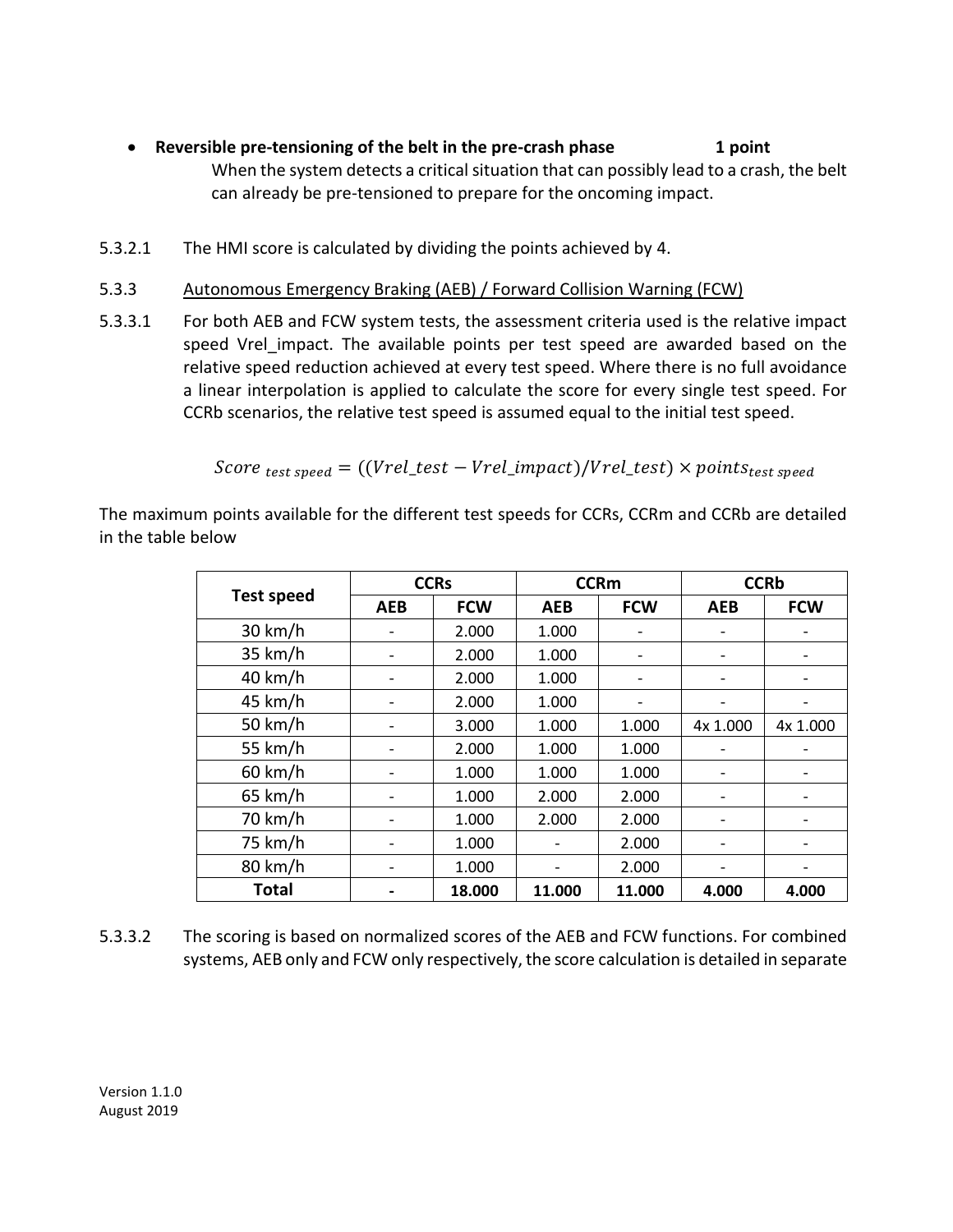sections below.

# **AEB + FCW (combined)**

For each scenario (CCRs, CCRm and CCRb) normalised scores are calculated for AEB and FCW separately where available. The total AEB and FCW scores are calculated by averaging the scenario scores. This results in two separate percentages for AEB and FCW.

# **AEB only**

For systems that only offer the AEB function, the results of tests at all speeds (covering AEB and FCW) are used to calculate separate normalised AEB and FCW scores for each scenario. Where AEB and FCW test speeds are overlapping, the test result of AEB is duplicated for FCW. The total AEB and FCW scores are calculated by averaging the scenario scores. This results in two separate percentages for AEB and FCW.

# **FCW only**

For systems that only offer the FCW (with brake support) function, the test results are used to calculate a normalised score for each FCW scenario. The total FCW score is calculated by averaging the scenario scores. This results in a single percentage for FCW, where the AEB score is set to 0%.

# 5.3.4 **Total AEB Inter-Urban Score**

The total score in points is the weighted sum of the AEB score, FCW score and HMI score as shown below.

AEB Inter Urban total score =  $(AEB \, score \, x4.5) + (FCW \, score \, x \, 3.0) + (HMI \, score \, x \, 1.5)$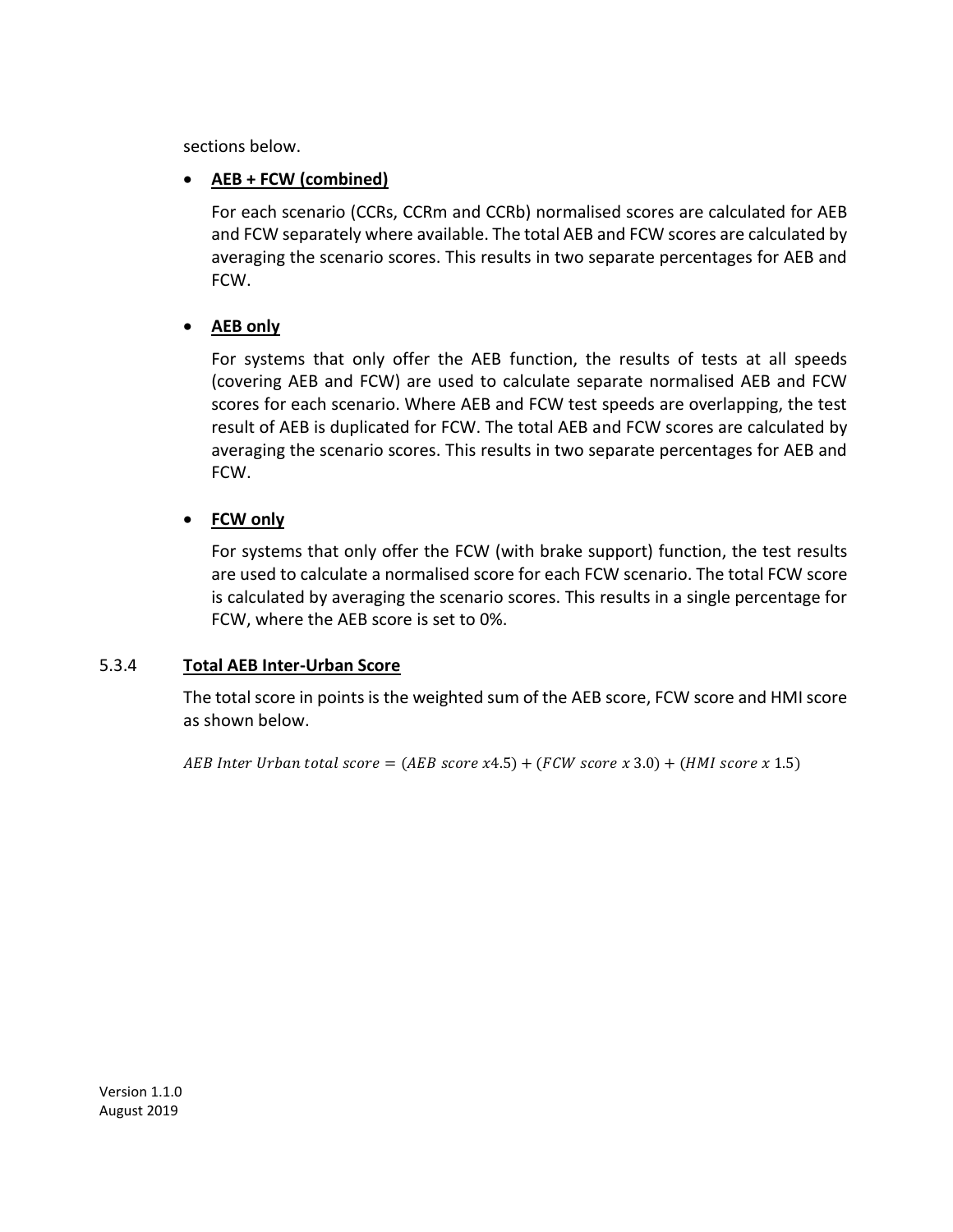#### **Example of a combined AEB + FCW system**

| <b>Vtest</b>      | Vrel test         | point Stest speed | <b>Vimpact</b>           | Vrel_impact              | Scoretest speed |
|-------------------|-------------------|-------------------|--------------------------|--------------------------|-----------------|
| $30 \text{ km/h}$ | $10 \text{ km/h}$ | 1.000             | $0$ km/h                 | $0$ km/h                 | 1.000           |
| 35 km/h           | $15 \text{ km/h}$ | 1.000             | $0$ km/h                 | $0$ km/h                 | 1.000           |
| $40 \text{ km/h}$ | $20 \text{ km/h}$ | 1.000             | $0$ km/h                 | $0$ km/h                 | 1.000           |
| 45 km/h           | 25 km/h           | 1.000             | $0 \text{ km/h}$         | $0$ km/h                 | 1.000           |
| 50 km/h           | $30 \text{ km/h}$ | 1.000             | $30 \text{ km/h}$        | $10 \text{ km/h}$        | 0.667           |
| 55 km/h           | $35 \text{ km/h}$ | 1.000             | 45 km/h                  | 25 km/h                  | 0.286           |
| $60 \text{ km/h}$ | $40 \text{ km/h}$ | 1.000             | 55 km/h                  | 35 km/h                  | 0.125           |
| $65$ km/h         | 45 km/h           | 2.000             |                          |                          | 0.000           |
| 70 km/h           | 50 km/h           | 2.000             | $\overline{\phantom{a}}$ | $\overline{\phantom{a}}$ | 0.000           |
| Total             |                   | 11.000            |                          |                          | 5.078           |
|                   | 46.2%             |                   |                          |                          |                 |

#### **a) AEB function test results in CCRm scenario.**

 **AEB function test results in CCRb scenario.**

| Test                          | point Stest speed | <b>Vimpact</b>    | Vrel impact       | Score <sub>test speed</sub> |
|-------------------------------|-------------------|-------------------|-------------------|-----------------------------|
| 50 km/h, 12m, $2m/s^2$        | 1.000             | $0$ km/h          | $0 \text{ km/h}$  | 1.000                       |
| 50 km/h, 12m, $6m/s^2$        | 1.000             | $20 \text{ km/h}$ | $20 \text{ km/h}$ | 0.600                       |
| 50 km/h, 40m, $2m/s^2$        | 1.000             | 25 km/h           | 25 km/h           | 0.500                       |
| 50 km/h, 40m, $6m/s^2$        | 1.000             | $20 \text{ km/h}$ | $20 \text{ km/h}$ | 0.600                       |
| <b>Total</b>                  | 4.000             |                   |                   | 2.700                       |
| <b>Normalised score (AEB)</b> | 67.5%             |                   |                   |                             |

**b) FCW function** (assumed normalized scores for this example).

- Normalized score in CCRs scenario: **84.7%**
- Normalized score in CCRm scenario: **76.4%**
- Normalized score in CCRb scenario: **100.0%**

The FCW score is 87.0% (average).

- **c) HMI operation.** Prerequisites are not met: the system can be switched OFF with a single button. HMI score is 0%.
- **d) AEB Inter-Urban total score.** Applying the above formula renders: 4.5 x 56.9% + 3.0 x 87.0% + 1.5 x 0% = **5.1705 points** (out of 9 points)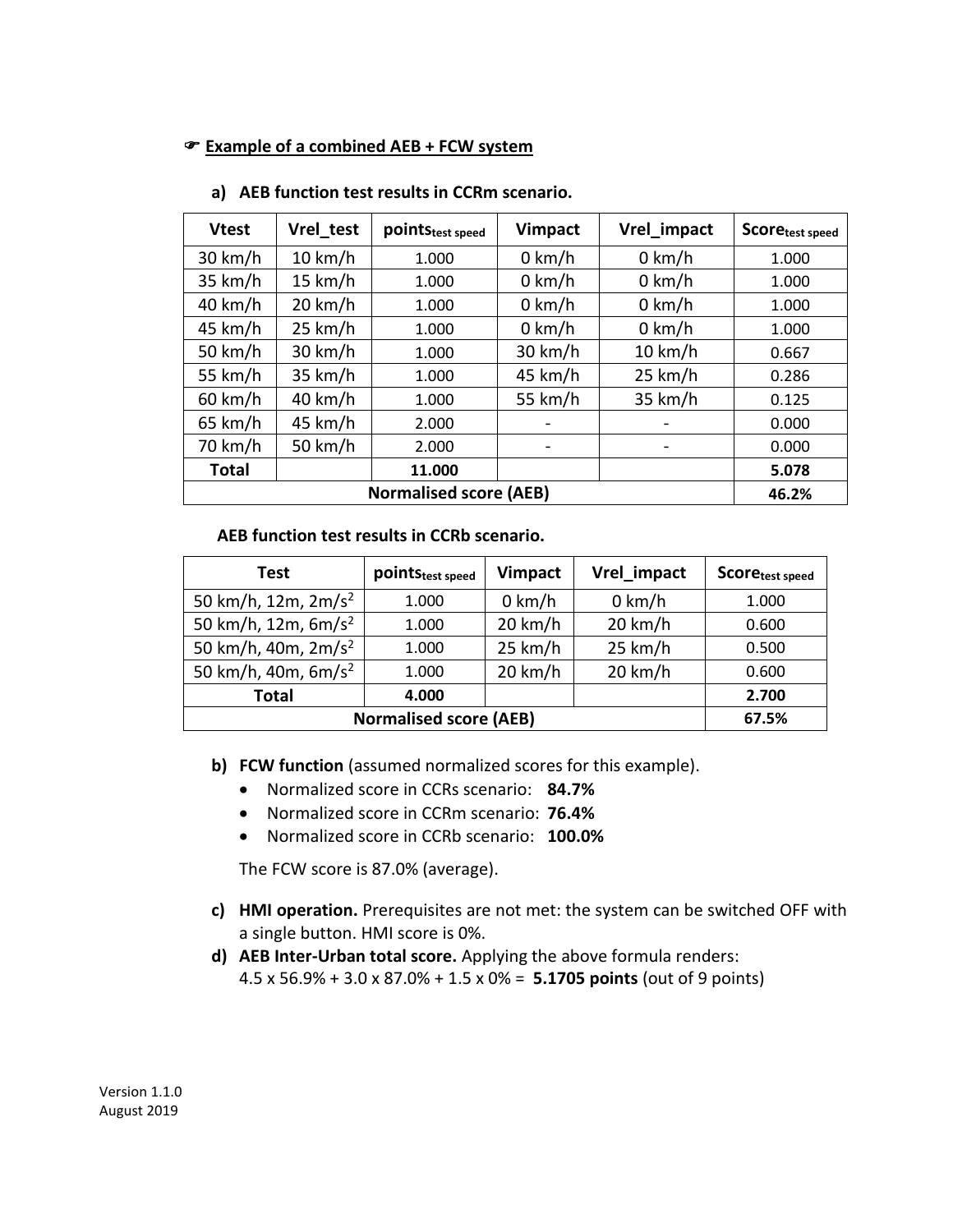#### **Example of AEB only system**

- **a) AEB function** (normalized AEB scores as in above example).
	- Normalized score in CCRm scenario: **46.2%**
	- Normalized score in CCRb scenario: **67.5%**

The AEB score is 56.9% (average).

#### **b) AEB test results for FCW function assessment in CCRs scenario.**

| <b>Test speed</b> | pointStest speed | <b>Vimpact</b>    | Vrel impact      | Scoretest speed |
|-------------------|------------------|-------------------|------------------|-----------------|
| $30 \text{ km/h}$ | 2.000            | $0 \text{ km/h}$  | $0$ km/h         | 2.000           |
| $35 \text{ km/h}$ | 2.000            | $0 \text{ km/h}$  | $0 \text{ km/h}$ | 2.000           |
| $40 \text{ km/h}$ | 2.000            | $0$ km/h          | $0$ km/h         | 2.000           |
| 45 km/h           | 2.000            | $0 \text{ km/h}$  | $0$ km/h         | 2.000           |
| 50 km/h           | 3.000            | $10 \text{ km/h}$ | 10 km/h          | 2.400           |
| 55 km/h           | 2.000            | 25 km/h           | 25 km/h          | 1.091           |
| $60$ km/h         | 1.000            | 35 km/h           | 35 km/h          | 0.417           |
| $65 \text{ km/h}$ | 1.000            |                   |                  | 0.000           |
| 70 km/h           | 1.000            |                   |                  | 0.000           |
| 75 km/h           | 1.000            |                   |                  | 0.000           |
| 80 km/h           | 1.000            |                   |                  | 0.000           |
| <b>Total</b>      | 18.000           |                   |                  | 11.908          |
|                   | 66.2%            |                   |                  |                 |

 **AEB test results for FCW function assessment in CCRm scenario.**

| <b>Test speed</b> | pointStest speed | <b>Vimpact</b>               | Vrel_impact              | <b>Scoretest speed</b> |
|-------------------|------------------|------------------------------|--------------------------|------------------------|
| 50 km/h           | 1.000            | $30 \text{ km/h}$            | $10 \text{ km/h}$        | 0.667                  |
| 55 km/h           | 1.000            | 45 km/h                      | 25 km/h                  | 0.286                  |
| $60 \text{ km/h}$ | 1.000            | 55 km/h                      | 35 km/h                  | 0.125                  |
| 65 km/h           | 2.000            |                              |                          | 0.000                  |
| 70 km/h           | 2.000            | $\qquad \qquad \blacksquare$ | $\overline{\phantom{0}}$ | 0.000                  |
| 75 km/h           | 2.000            |                              | $\overline{\phantom{0}}$ | 0.000                  |
| 80 km/h           | 2.000            |                              |                          | 0.000                  |
| <b>Total</b>      | 11.000           |                              |                          | 1.078                  |
|                   | 9.8%             |                              |                          |                        |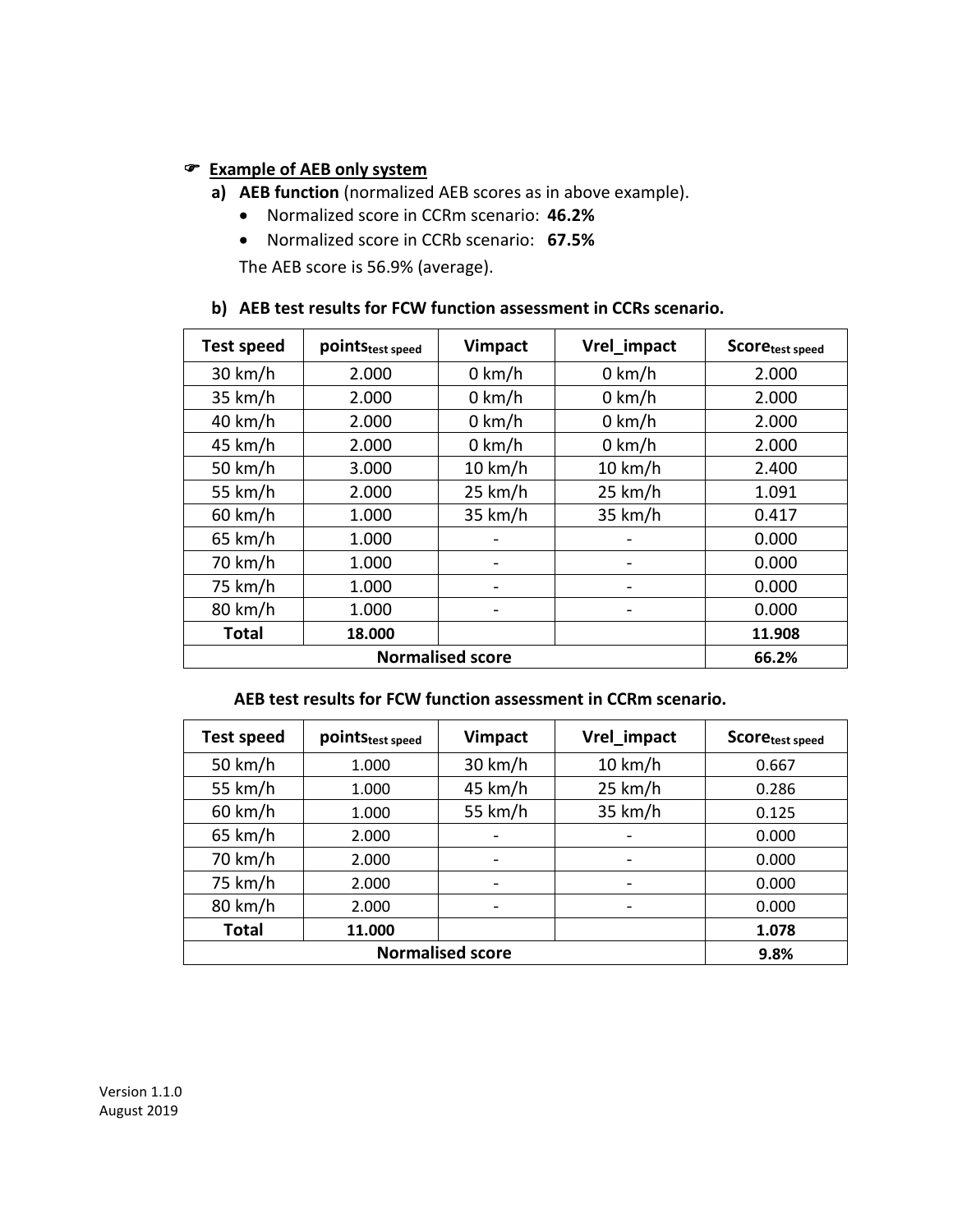| Test                            | point Stest speed | <b>Vimpact</b>    | Vrel_impact       | Scoretest speed |
|---------------------------------|-------------------|-------------------|-------------------|-----------------|
| 50 km/h, 12m, 2m/s <sup>2</sup> | 1.000             | $0$ km/h          | $0$ km/h          | 1.000           |
| 50 km/h, 12m, 6m/s <sup>2</sup> | 1.000             | $20 \text{ km/h}$ | $20 \text{ km/h}$ | 0.600           |
| 50 km/h, 40m, $2m/s^2$          | 1.000             | 25 km/h           | 25 km/h           | 0.500           |
| 50 km/h, 40m, $6m/s^2$          | 1.000             | $20 \text{ km/h}$ | $20 \text{ km/h}$ | 0.600           |
| <b>Total</b>                    | 4.000             |                   |                   | 2.700           |
|                                 | 67.5%             |                   |                   |                 |

 **AEB test results for FCW function assessment in CCRb scenario.**

Combining the results of all scenarios, the FCW score is 47.8% (average).

**c) HMI operation.** Prerequisites are not met: the system can be switched OFF with a single button. HMI score is 0%.

**AEB Inter-Urban total score.** Applying the above formula renders:

4.5 x 56.9 % + 3.0 x 47.8 % + 1.5 x 0 % = **3.995 points** (out of 9 points).

Version 1.1.0 August 2019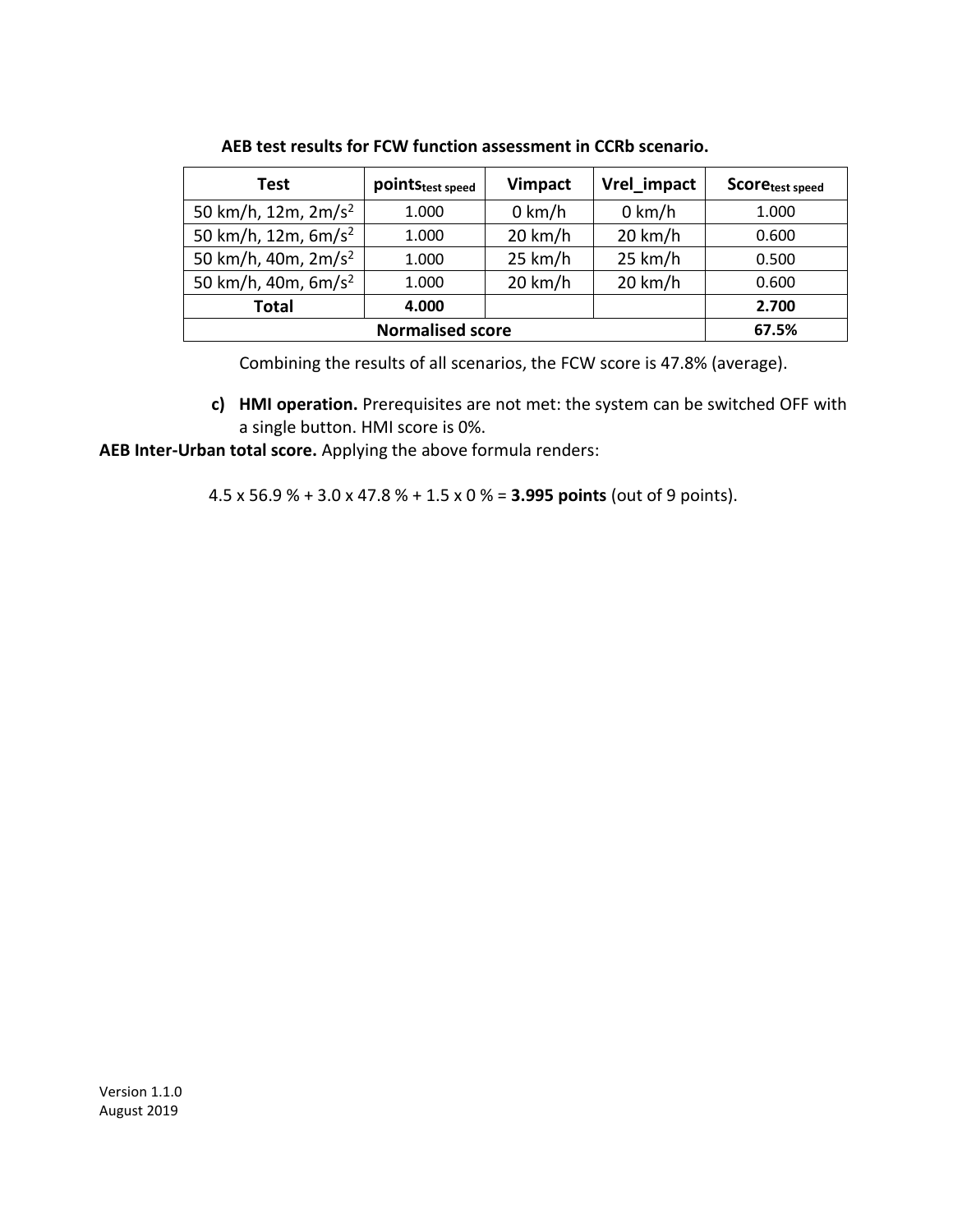# <span id="page-20-1"></span><span id="page-20-0"></span>**6 ASSESSMENT OF ELECTRONIC STABILITY CONTROL**

# **6.1 Introduction**

Electronic Stability Control (ESC) systems have a demonstrable safety benefit: cars fitted with ESC systems are involved in fewer loss-of-control crashes than those which are not and the accidents they have are less severe. Latin NCAP has promoted standard fitment of ESC since 2010 and encourages the adoption of this technology as standard across the region. Unfortunately, there is currently no mandatory requirement for ESC in any of the LAC countries.

Latin NCAP will conduct its own tests, based on the UN R13H, UN R140, GTR8 requirements and/or Euro NCAP ESC assessment protocol. Additionally, Latin NCAP will conduct 3 runs of the "moose test" with a professional driver from the accredited crash test facility in order to assure the real-life robustness of the electronic stability control system. The test will be performed according to "Latin NCAP Testing protocols, Ver 1.1.0, August 2019".

# <span id="page-20-2"></span>**6.2 Criteria and Scoring**

- 6.2.1 Vehicles whose ESC systems meet the UN R13H, UN R 140 or GTR8 requirements, as defined in regulation, are rewarded with 15 points to be included in the Safety Assist box.
- 6.2.2 Vehicles not equipped with ESC systems do not meet the above requirements, will score zero points.
- 6.2.3 Three runs of the "moose test" according to "Latin NCAP Testing protocols, Ver 1.1.0, August 2019"*.* will be performed, until 31 December 2021 results of Moose test will be reported as extra information for consumers, but as from  $1<sup>st</sup>$  January 2022 until 31st December 2023 ESC will be affected as follows:
	- ESC points will be reduced by 5 points if the first run of the Moose test runs is a fail.
	- ESC points will be reduced by 3 points if the first run of the Moose test runs are a pass the second one a fail.
	- ESC points will be reduced by 1 point if the first two runs of the Moose test are a pass and the last one a fail.
	- ESC points will not be affected if there is no fail in all three Moose tests runs.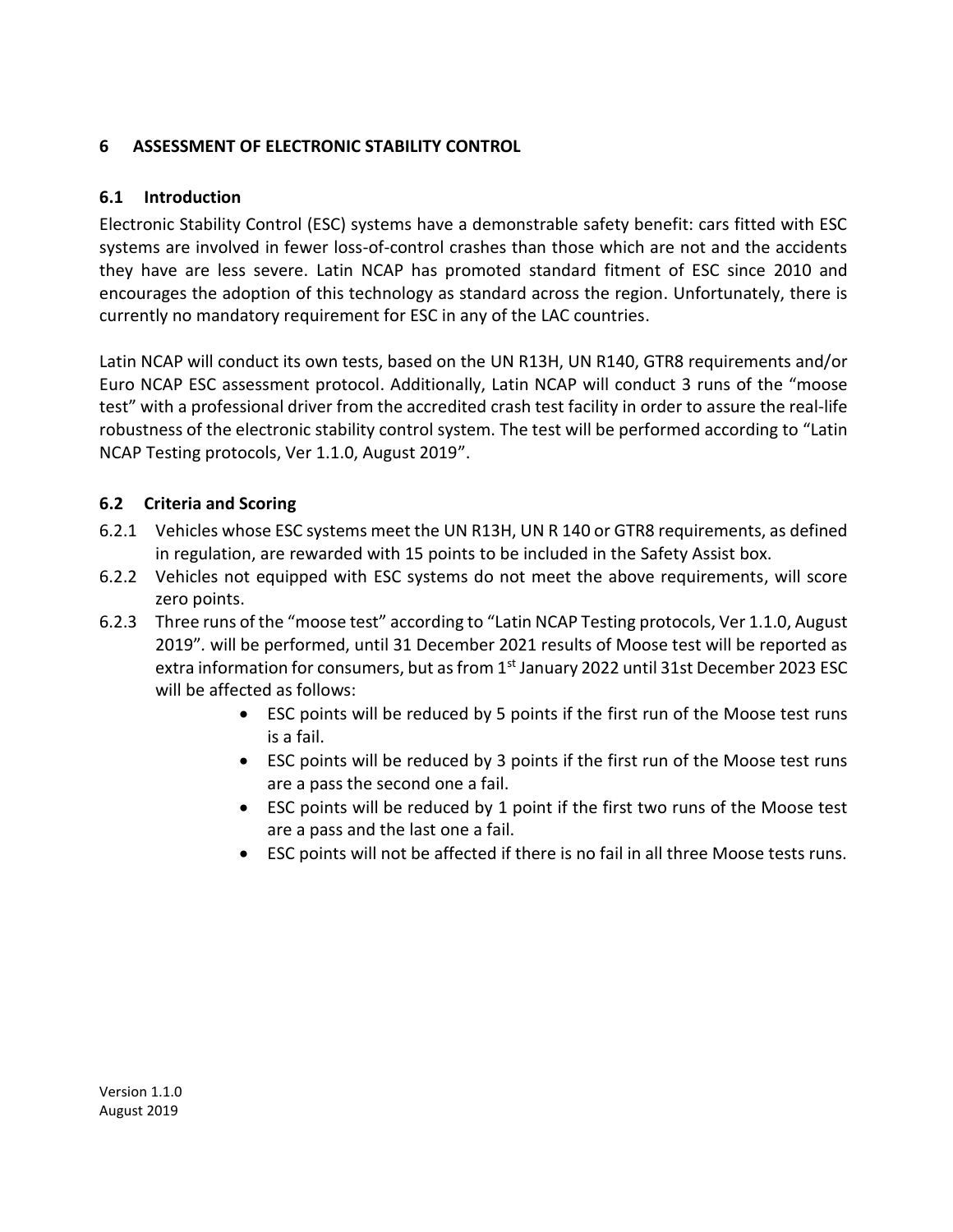#### <span id="page-21-0"></span>**7 ASSESSMENT OF LANE SUPPORT SYSTEMS**

Lane support systems are becoming increasingly widespread and from 2019, these systems are included in the Safety Assist score.

Latin NCAP intends to develop tests which complement any legislative requirements, to be able to rate lane support systems in more detail in the future. In the meantime, to try to encourage manufacturers to fit these systems more broadly, Latin NCAP rewards Lane Departing Warning (LDW), Lane Keep Assist (LKA) and Road Edge Detection (RED) based on fitment rates where Euro NCAP test procedure is used to demonstrate the system functionality.

Until such time that it becomes clear that one type of system is more beneficial than the other, equal credit is given to LDW and LKA systems.

Latin NCAP will consider LDW/LKA for assessment only if it meets the fitment requirements for basic safety equipment (as defined in the Vehicle Specification, Selection, Testing and Retesting protocol).

#### <span id="page-21-1"></span>**7.1 Definitions**

**Lane Keeping Assist (LKA) –** heading correction that is applied automatically by the vehicle in response to the detection of the vehicle that is about to drift beyond a delineated edge line of the current travel lane.

**Lane Departure Warning (LDW)** – a warning that is provided automatically by the vehicle in response to the vehicle that is about to drift beyond a delineated edge line of the current travel lane.

**Vehicle under test (VUT)** – means the vehicle tested according to this protocol with a Lane Keep Assist and/or Lane Departure Warning system.

**Lane Edge** – means the inner side of the lane marking or the road edge

**Distance To Lane Edge (DTLE) –** means the remaining lateral distance (perpendicular to the Lane Edge) between the Lane Edge and most outer edge of the tyre, before the VUT crosses Lane Edge, assuming that the VUT would continue to travel with the same lateral velocity towards it.

**Road Edge Detection (RED)** is a system with the same objective as the LDW system, but in the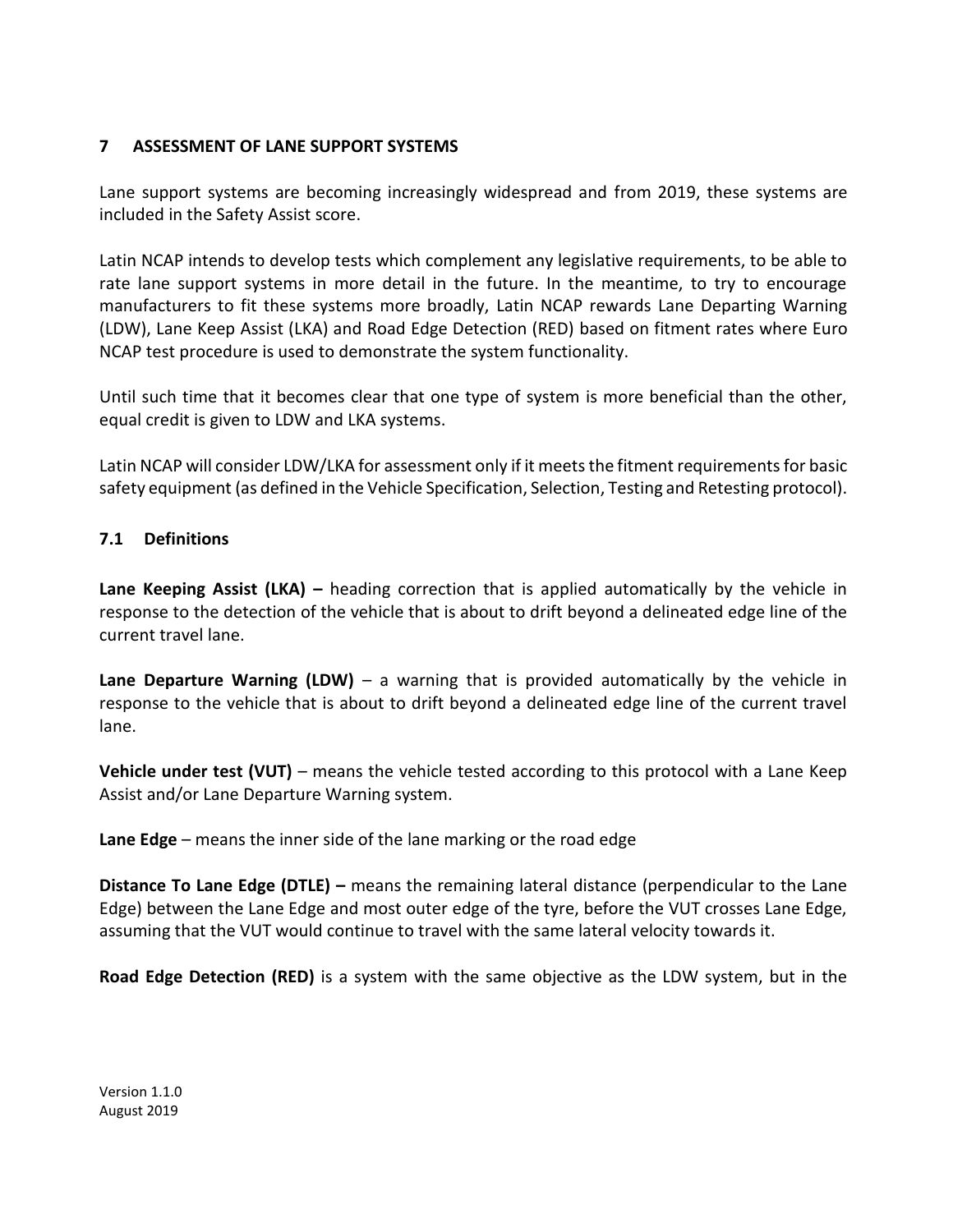absence of a marked lane. Warning systems are enough to be able to score the full points for the current protocol.

# <span id="page-22-0"></span>**7.2 Criteria and Scoring**

To be eligible for scoring points in Lane Support Systems, the vehicle must be equipped with an ESC system that complies with UNECE Regulation 13H.

For any system, the driver must be able to override the intervention by the system and the system must be activated by default every time the car is turned on and that the system is active (it activates the function without voluntary action of the driver).

# <span id="page-22-1"></span>7.2.1 **Lane Departure Warning**

#### 7.2.1.1 **Lane Departure Warning (LDW) requirements (HMI)**

7.2.1.2 Any LDW system that issues an audible and/or haptic warning before DTLE of less than 20cm. Where an LKA system fulfils the requirements of all the single line marking tests, the LDW requirements are automatically met.

#### <span id="page-22-2"></span>7.2.2 **Lane Keep Assist (LKA)**

- 7.2.2.1 For LKA system tests, the assessment criteria used is the Distance to Lane Edge (DTLE)
- 7.2.2.2 The limit value for DTLE for LKA tests is set to 30cm or less for testing against lines, meaning that the LKS system must not permit the VUT to cross the inner edge of the lane marking by a distance greater than 30cm
- 7.2.2.3 The limit value for DLTE for LKA Road Edge test is set to 10cm from testing against the road edge, meaning that the LKA system only allows the VUT to have a part of the front wheel outside of the road edge.
- 7.2.3 The available points per test are awarded based on a pass/fail basis where all tests within the scenario and road marking combination need to be a pass. The points available for the different LKA scenario and road marking combinations are detailed in the table below.

| <b>LKA Scenario</b> | Assessment | <b>Points</b>              |
|---------------------|------------|----------------------------|
| ∟DW                 | Validation |                            |
| _KA                 | Validation | 1 (precondition LDW point) |
| RFD                 | Validation |                            |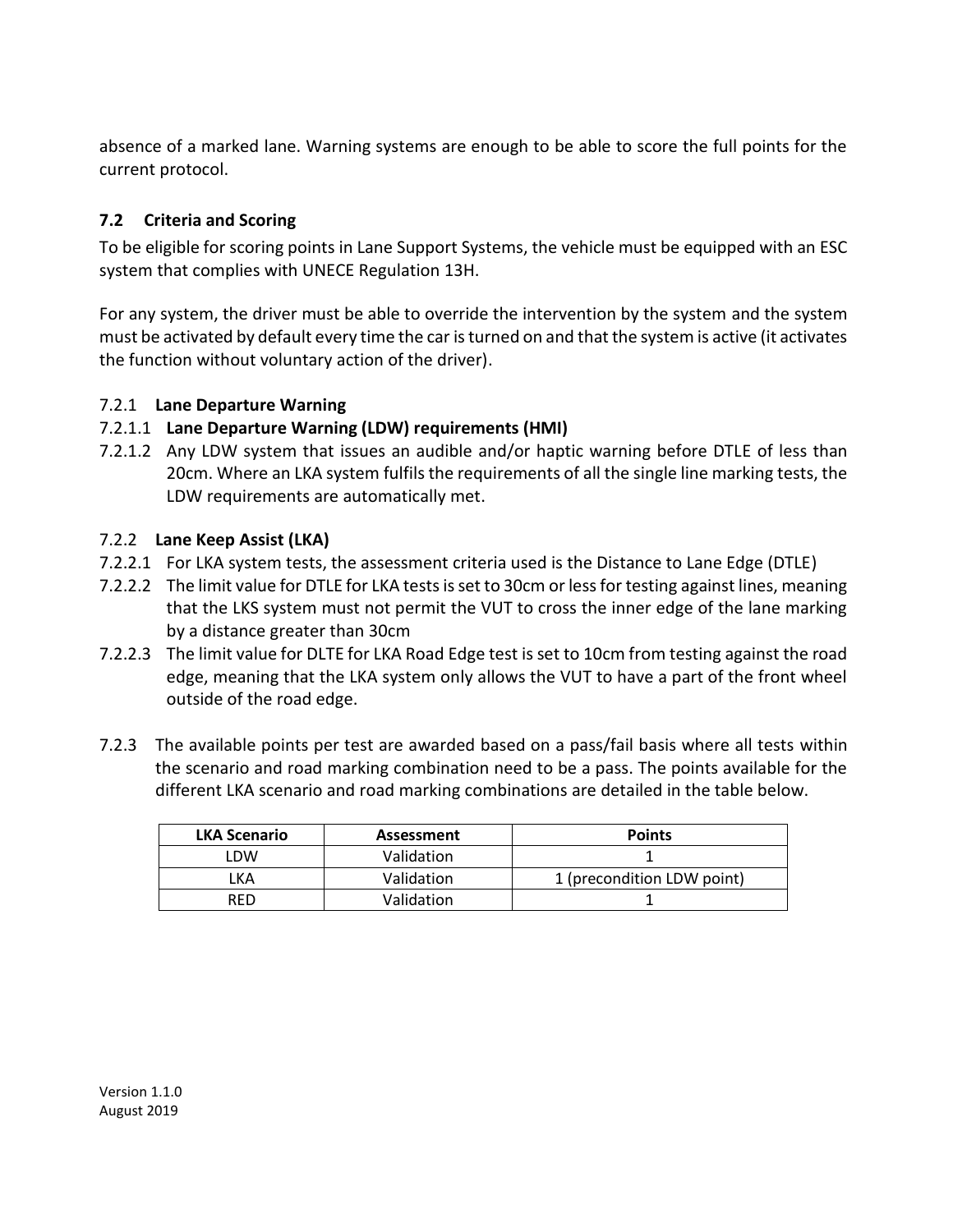#### <span id="page-23-0"></span>**8 BLIND SPOT DETECTION**

The vehicle is additionally equipped with a Blind Spot Detection system to warn the driver of other vehicles present in the blind spot. BSD short range using for example short range sensor like parking sensors will be awarded maximum of 1 point. Longer range sensors are awarded maximum 3 points when requirements are met.

Validation procedure will be required with a small motorcycle (125 cc) at  $\Delta V$  (V<sub>1</sub>-V<sub>2</sub>) > 15 km/h in a condition of  $V_1 \geq 40$  km/h for the test vehicle. The expected short range BSD detection area is described in the following diagram:



**Figure 1 - BSD Short / Long Range area description**